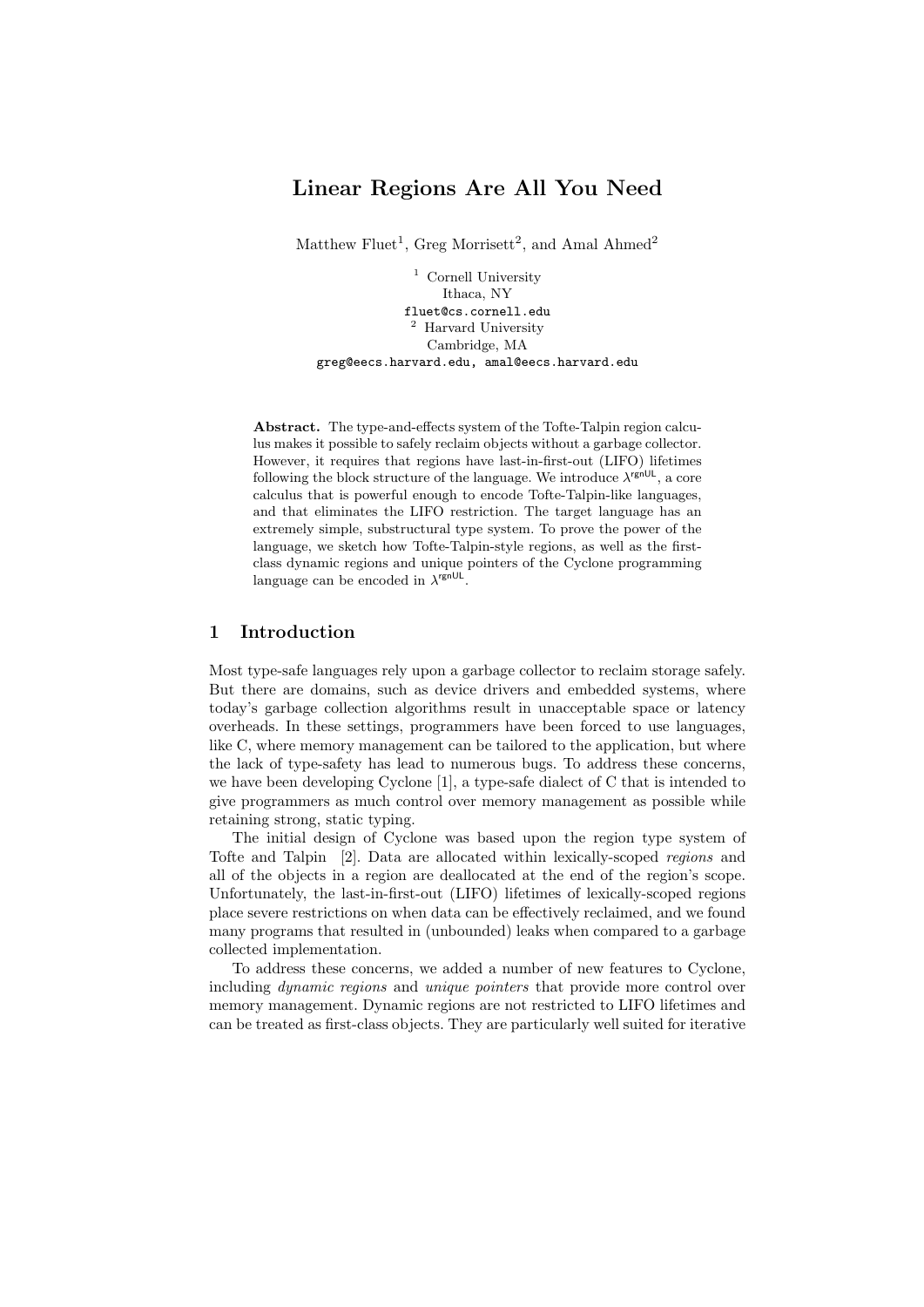computations, CPS-based computations, and event-based servers where lexical regions do not suffice. Unique pointers are essentially lightweight, dynamic regions that hold exactly one object. To ensure soundness, both dynamic regions and unique pointers depend upon a notion of linear capabilities which must be carefully threaded through a program. To alleviate this tedium, Cyclone provides convenient mechanisms to temporarily "open" a dynamic region or unique pointer and treat it as if it were in a freshly allocated, lexically-scoped region.

The efficacy of these new memory management features was detailed in previous papers [3, 4], where we analyzed a range of applications, including a streaming media server, a space-conscious web server, and a Scheme runtime system with a copying garbage collector. And while the soundness of Cyclone's lexical regions and type-and-effects system has been established [5, 6], a model that justifies the soundness of the new features has eluded our grasp, due to sheer complexity.

Therefore, the goal of this work is to provide a simple model where we can easily encode the key features of Cyclone in a uniform target language for which type soundness may be easily established. The first step of our encoding was detailed in a previous paper [6], where we gave a translation from a type-andeffects, region-based language to a monadic variant of System F called F<sup>RGN</sup>. This calculus is summarized in Section 2. The meat of this paper picks up where this translation left off by further translating  $F^{RGN}$  to a substructural polymorphic lambda calculus where the internals of the indexed monad are exposed (Section 3). The target language and translation are extremely simple, yielding a relatively straightforward proof of soundness for lexically scoped regions. Then, in Section 5, we sketch how the features in the target language allow us to encode Cyclone's dynamic regions and unique pointers, as well as their interactions with lexically-scoped regions. Throughout, it is our intention that the target calculus serve as a compiler intermediate language and as vehicle for formal reasoning, not as a high-level programming language.

## 2 Source Calculus: F<sup>RGN</sup>

Launchbury and Peyton Jones introduced the ST monad to encapsulate stateful computations within the pure functional language Haskell [7]. Three key insights give rise to a safe and efficient implementation of stateful computations. First, a stateful computation is represented as a store transformer, a description of commands to be applied to an initial store to yield a final store. Second, the store can not be duplicated, because the state type is opaque and all primitive store transformers use the store in a single-threaded manner; hence, a stateful computation can update the store in place. Third, parametric polymorphism can be used to safely encapsulate and run a stateful computation.

All of these insights can be carried over to the region case, where we interpret stores as stacks of regions. We introduce the types and operations associated with the rgn monad:

$$
\tau ::= \dots \mid \text{rgn } s\,\tau \mid \text{ref } s\,\tau \mid \text{hnd } s \mid \text{pf } (s_1 \leq s_2)
$$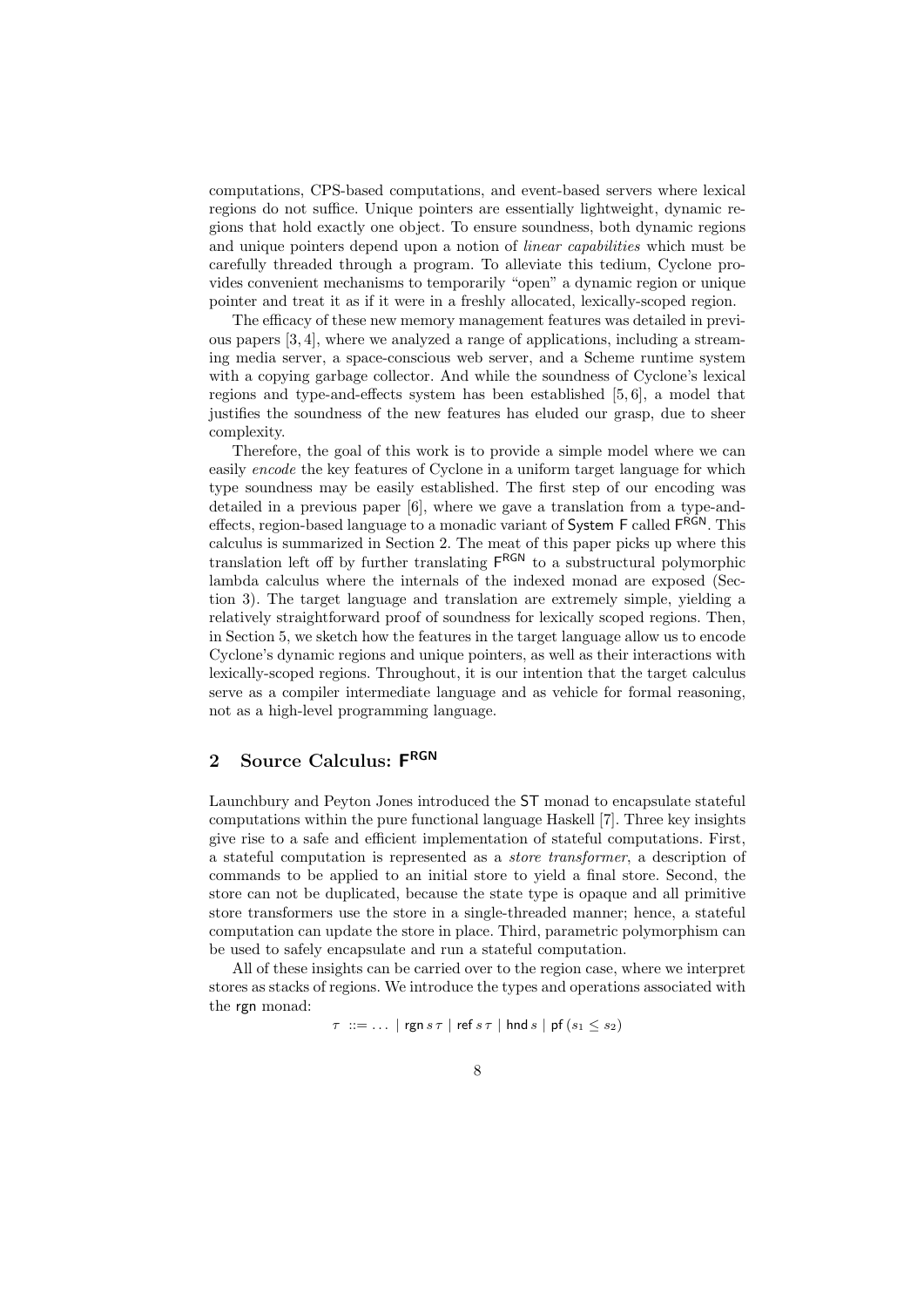```
return : \forall \varsigma \ldotp \forall \alpha \ldotp \alpha \rightarrow \text{rgn } \varsigma \alphathen : \forall \varsigma \ldotp \forall \alpha, \beta. rgn \varsigma \alpha \rightarrow (\alpha \rightarrow \text{rgn } \varsigma \beta) \rightarrow \text{rgn } \varsigma \betanew : \forall \varsigma. \forall \alpha. hnd \varsigma \rightarrow \alpha \rightarrow rgn \varsigma (ref \varsigma \alpha)
                  read : \forall \varsigma. \forall \alpha. ref \varsigma \alpha \rightarrow rgn \varsigma \alphawrite : \forall \varsigma. \forall \alpha. ref \varsigma \alpha \rightarrow \alpha \rightarrow rgn\varsigma \mathbf{1}runRgn : \forall \alpha. (\forall \varsigma. rgn \varsigma \alpha) \rightarrow \alphaletRgn : \forall \varsigma_1. \forall \alpha. (\forall \varsigma_2. \text{pf } (\varsigma_1 \leq \varsigma_2) \rightarrow \text{hnd } \varsigma_2 \rightarrow \text{rgn } \varsigma_2 \alpha) \rightarrow \text{rgn } \varsigma_1 \alpha\mathtt{coerceRgn} : \forall \varsigma_1, \varsigma_2. \forall \alpha. \mathsf{pf} \ (\varsigma_1 \leq \varsigma_2) \rightarrow \mathsf{rgn} \ \varsigma_1 \ \alpha \rightarrow \mathsf{rgn} \ \varsigma_2 \ \alphareflSub : \forall \varsigma. pf (\varsigma \leq \varsigma)transSub : \forall \varsigma_1, \varsigma_2, \varsigma_3. pf (\varsigma_1 \leq \varsigma_2) \rightarrow pf (\varsigma_2 \leq \varsigma_3) \rightarrow pf (\varsigma_1 \leq \varsigma_3)
```
The type rgn  $s\tau$  is the type of computations which transform a stack indexed by s and deliver a value of type  $\tau$ . The type ref  $s\tau$  is the type of mutable references allocated in the region at the top of the stack indexed by s and containing a value of type  $\tau$ . The type hnd s is the type of handles for the region at the top of the stack indexed by s; we require a handle to allocate a reference in a region, but do not require a handle to read or write a reference.

The operations return and then are the *unit* and *bind* operations of the rgn monad, the former lifting a value to a computation and the latter sequencing computations. The next three operations are primitive stack transformers. new takes a region handle and an initial value and yields a stack transformer, which, when applied to a stack of regions, allocates and initializes a fresh reference in the appropriate region, and delivers the reference and the augmented stack. Similarly, read and write yield computations that respectively query and update the mappings of references to values in the current stack of regions. Note that all of these operations require the stack index  $\zeta$  of rgn and ref to be equal.

Finally, the operation runRgn encapsulates a stateful computation. To do so, it takes a stack transformer as its argument, applies it to an initial empty stack of regions, and returns the result while discarding the final stack (which should be empty). Note that to apply runRgn, we instantiate  $\alpha$  with the type of the result to be returned, and then supply a stack transformer, which is polymorphic in the stack index  $\varsigma$ . The effect of this universal quantification is that the stack transformer makes no assumptions about the initial stack (e.g., the existence of pre-allocated regions or references). Furthermore, the instantiation of the type variable  $\alpha$  occurs outside the scope of the stack variable  $\varsigma$ ; this prevents the stack transformer from delivering a value whose type mentions  $\varsigma$ . Thus, references or computations depending on the final stack cannot escape beyond the encapsulation of runRgn.

However, the above does not suffice to encode region-based languages. The difficulty is that, in a region-based language, it is critical to allocate variables in and read variables from an outer (older) region while in the scope of an inner (younger) region. To accommodate this essential idiom, we include a powerful letRgn operation that is similar to runRgn in the sense that it encapsulates a stateful computation. Operationally, letRgn transforms a stack by (1) creating a new region on the top of the stack, (2) applying a stack transformer to the augmented stack to yield a transformed stack, (3) destroying the region on the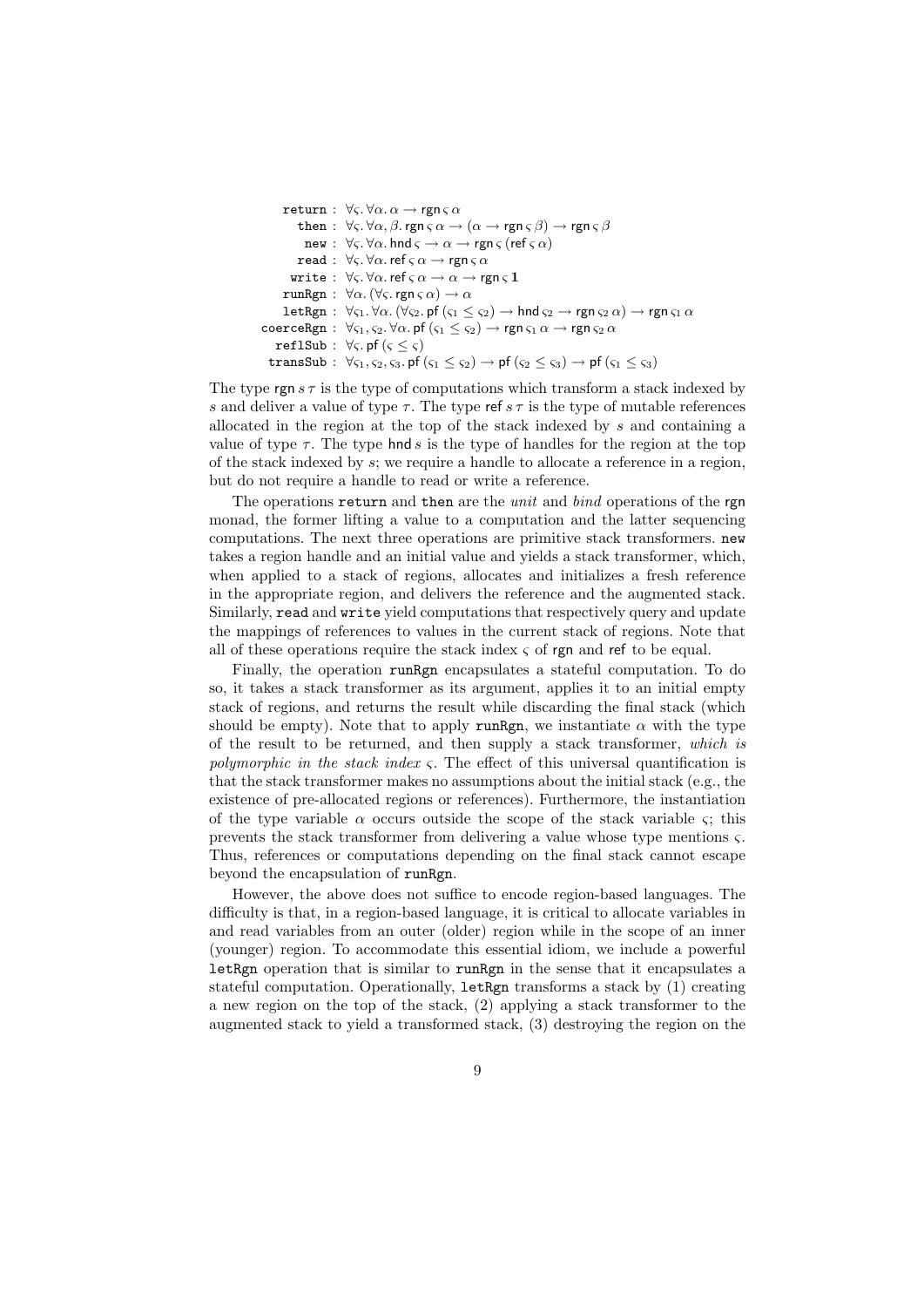$Kinds$   $\kappa ::=$  STACK  $\vert \star$ Type-level Variables  $\varepsilon, \varsigma, \alpha ::= TVars$ Stack Indices  $s ::= \varsigma$ Types  $\tau ::= \alpha \mid \tau_1 \rightarrow \tau_2 \mid 1 \mid \tau_1 \times \tau_2 \mid \forall \varepsilon: \kappa. \tau$ rgn  $s \tau$  | ref  $s \tau$  | hnd  $s$  | pf  $(s_1 \leq s_2)$ Type-level Terms  $\epsilon ::= s \mid \tau$ Type-level Contexts  $\Delta ::= \bullet \mid \Delta, \varepsilon:\kappa$ rgn  $Monad$   $Operations$   $ops ::= \text{runRgn}$   $|$   $coerce$ Rgn  $|$   $transSub$ return | then | letRgn | new | read | write Expressions  $e ::= ops | x | \lambda x{:}\tau.e | e_1 e_2 | \langle \rangle |$  let  $\langle \rangle = e_1$  in  $e_2 |$  $\langle e_1, e_2 \rangle$  | let  $\langle x_1, x_2 \rangle = e_1$  in  $e_2$  |  $\Lambda \varepsilon:\kappa.\ e \mid e \in$ Expression-level Contexts  $\Gamma ::= \bullet | \Gamma, x : \tau$ 

Fig. 1. Syntax of  $F^{RGN}$ 

top of the transformed stack and yielding the bottom of the transformed stack. Ignoring for the moment the argument of type pf  $(\varsigma_1 \leq \varsigma_2)$ , we see that we may apply exactly the same reasoning as applied to runRgn: the computation makes no assumptions about the newly augmented stack  $\varsigma_2$ , nor can the newly augmented stack  $\varsigma_2$  be leaked through the return value.

What, then, is the role of the **pf**  $(\varsigma_1 \leq \varsigma_2)$ ? The answer lies in the fact that the stack index  $\varsigma_2$  does not denote an arbitrary stack; rather, it should denote a stack that is related to  $\varsigma_1$  by the addition of a newly created region (i.e.,  $\varsigma_2 \equiv r::\varsigma_1$ ). In fact, we may consider  $\varsigma_1$  to be a subtype of  $\varsigma_2$ , since every region in the stack  $\varsigma_1$  is also in the stack  $\varsigma_2$ ; values of type pf  $(s_1 \leq s_2)$  are witnesses of this relationship. The operation coerceRgn applies a subtyping witness to a stack transformer for the substack to yield a stack transformer for the superstack; intuitively, the operation is sound as a stack transformer may simply ignore extra regions. The operations reflSub and transSub are combinators witnessing the reflexivity and transitivity of the subtyping relation.

Figure 1 gives the complete syntax for  $F^{RGN}$ , which is a natural extension of System F. We introduce a simple kind system to support abstraction over both types and stack indices. (In the text, we often omit kind annotations, using the convention that  $\varsigma$  stands for a type-level variable of **STACK** kind, and  $\alpha$  of  $\star$ .)

We adopt the standard type system for System F; the only typing judgement of interest is  $\Delta; \Gamma \vdash e : \tau$  meaning that expression e has type  $\tau$ , where  $\Delta$  records the free type-level variables and their kinds and Γ records the free expressionlevel variables and their types. The types for the rgn monad operations are as given in the text above.

Our previous work [6] gave an operational semantics for  $F^{RGN}$  and proved the type soundness of  $\mathsf{F}^{\mathsf{RGN}}$ . However, the operational semantics of  $\mathsf{F}^{\mathsf{RGN}}$  is somewhat cumbersome, due to the intertwining of contexts for pure evaluation and monadic evaluation. Hence, in the present setting, we will define the operational behavior of  $F^{RGN}$  by its translation into the target language of Section 3.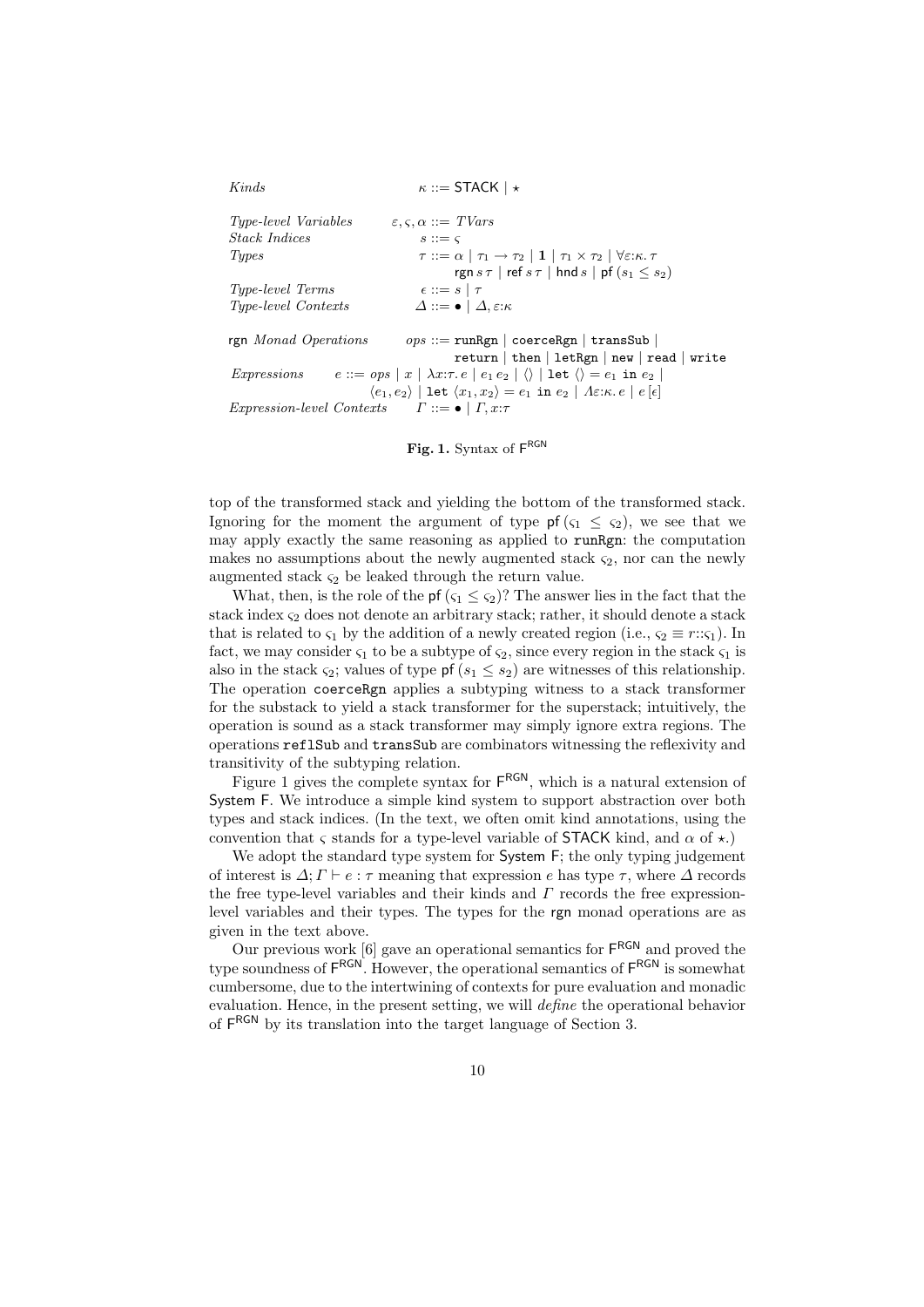## 3 Target Calculus:  $\lambda^{\text{rgnUL}}$

In another line of work [8], we introduced  $\lambda^{URAL}$ , a core substructural polymorphic  $\lambda$ -calculus, and then extended it to  $\lambda^{\text{refURAL}}$  by adding a rich collection of mutable references. Providing four sorts of substructural qualifiers (unrestricted, relevant, affine, and linear) allowed us to encode and study the interactions of different forms of uniqueness that appear in other high-level programming languages. Notable features of  $\lambda^{\text{refURAL}}$  include: deallocation of references; strong (type-varying) updates; and storage of unique objects in shared references.

Here, we augment  $\lambda^{\text{refURAL}}$  by adding region primitives, and also simplify the language by removing features, such as the relevant and affine qualifiers, that do not play a part in the translation. We call the resulting language  $\lambda^{\text{rgnUL}}$ .

In contrast to the letRgn operation of  $F^{RGN}$ , which encapsulates the creation and destruction of a region, the primitives of  $\lambda^{\mathsf{rgnUL}}$  include newrgn and freergn for separately creating and destroying a region. All access to a region (for allocating, reading, and writing references) is mediated by a linear capability that is produced by newrgn and consumed by freergn.

As noted above,  $\lambda^{\text{rgnUL}}$  is a *substructural* polymorphic  $\lambda$ -calculus. A *substruc*tural type system provides the core mechanisms necessary to restrict the number and order of uses of data and operations. In our calculus, types and variables are qualified as unrestricted  $(U)$  or linear  $(L)$ . Essentially, unrestricted variables are allowed to be used an arbitrary number of times, while linear variables are allowed to be used exactly once.

Figure 2 gives the syntax for  $\lambda^{\text{rgnUL}}$ , excluding intermediate terms that would appear in an operational semantics. Many of the types and expressions are based on a traditional polymorphic  $\lambda$ -calculus.

We structure our types  $\tau$  as a qualifier q applied to a pre-type  $\overline{\tau}$ , yielding the two sorts of types noted above. The qualifier of a type dictates the number of uses of variables of the type, while the pre-type dictates the introduction and elimination forms. The pre-types  $1_{\otimes}$ ,  $\tau_1 \otimes \cdots \otimes \tau_n$ , and  $\tau_1 \multimap \tau_2$  correspond to the unit, product, and function types of the polymorphic  $\lambda$ -calculus. Quantification over qualifiers, region names, pre-types, and types is provided by the pre-types  $\forall \varepsilon:\kappa.\tau$  and  $\exists \varepsilon:\kappa.\tau$ . (In the text, we often omit kind annotations, using the convention that  $\xi$  stands for a type-level variable of QUAL kind,  $\rho$  of RGN,  $\overline{\alpha}$  of  $\overline{\star}$ , and  $\alpha$  of  $\star$ .)

The pre-types ref  $r \tau$  and hnd r are similar to the corresponding types in  $\mathsf{F}^{\mathsf{RGN}}$ ; the former is the type of mutable references allocated in the region  $r$  and the latter is the type of handles for the region r. The pre-type cap r is the type of capabilities for accessing the region named  $r$ . We shall shortly see how linear capabilities effectively mediate access to a region.

Space precludes us from giving a detailed description of the type system for  $\lambda^{\text{rgnUL}}$ ; the major features are entirely standard for a substructural setting [9,8]. First, in order to ensure the correct relationship between a data structure and its components, we extend the lattice ordering on constant qualifiers to arbitrary qualifiers  $(\Delta \vdash q \preceq q')$ , types  $(\Delta \vdash \tau \preceq q')$ , and contexts  $(\Delta \vdash \Gamma \preceq q')$ . Second, we introduce a judgement  $\Delta \vdash \Gamma_1 \square \Gamma_2 \sim \Gamma$  that splits the assumptions in  $\Gamma$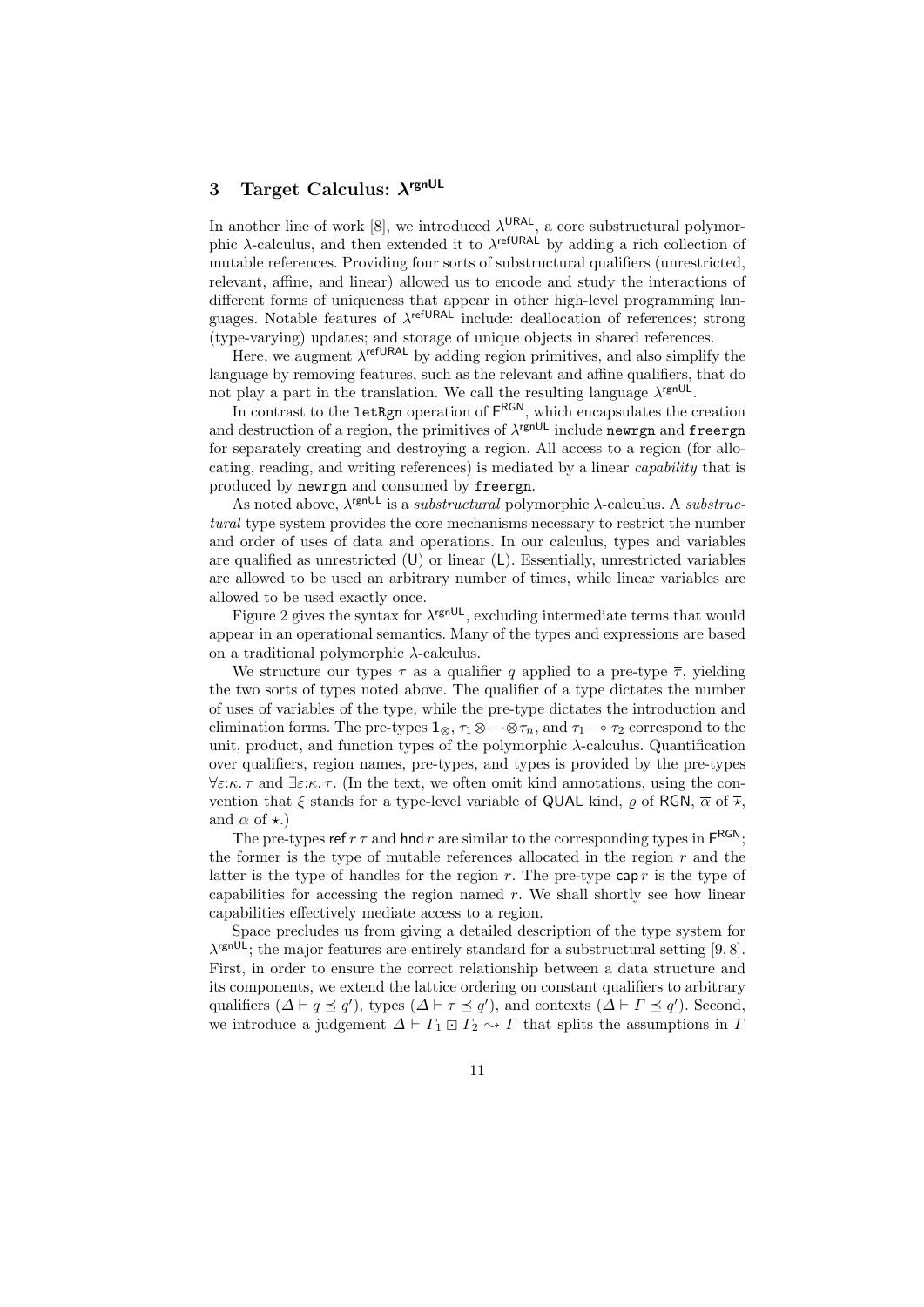| Kinds                                                                                                                                           | $\kappa ::=$ QUAL   RGN   $\overline{\star}$   $\star$                                                                                                               |  |  |  |
|-------------------------------------------------------------------------------------------------------------------------------------------------|----------------------------------------------------------------------------------------------------------------------------------------------------------------------|--|--|--|
| <i>Type-level Variables</i>                                                                                                                     | $\varepsilon, \xi, \rho, \overline{\alpha}, \alpha ::= TVars$                                                                                                        |  |  |  |
| Constant Qualifiers                                                                                                                             | $\mathfrak{q} \in Quals = \{U, L\}$<br>$U \sqsubset L$                                                                                                               |  |  |  |
| Qualifiers                                                                                                                                      | $q ::= \xi   \mathfrak{q}$                                                                                                                                           |  |  |  |
| Constant Region Names                                                                                                                           | $\mathfrak{r} \in \mathbb{R}$ Names                                                                                                                                  |  |  |  |
| Region Names                                                                                                                                    | $r ::= \rho   \mathfrak{r}$                                                                                                                                          |  |  |  |
| PreTypes                                                                                                                                        | $\overline{\tau} ::= \overline{\alpha}   \tau_1 \multimap \tau_2   \mathbf{1}_{\otimes}  $                                                                           |  |  |  |
|                                                                                                                                                 | $\tau_1 \otimes \cdots \otimes \tau_n \mid \forall \varepsilon:\kappa.\ \tau \mid \exists \varepsilon:\kappa.\ \tau \mid$                                            |  |  |  |
|                                                                                                                                                 | ref $r \tau$   hnd $r$   cap $r$                                                                                                                                     |  |  |  |
| Types                                                                                                                                           | $\tau ::= \alpha \mid {}^q\overline{\tau}$                                                                                                                           |  |  |  |
| <i>Type-level Terms</i>                                                                                                                         | $\epsilon ::= q   r   \overline{\tau}   \tau$                                                                                                                        |  |  |  |
| <i>Type-level Contexts</i>                                                                                                                      | $\Delta ::= \bullet \mid \Delta, \varepsilon: \kappa$                                                                                                                |  |  |  |
|                                                                                                                                                 |                                                                                                                                                                      |  |  |  |
| <i>Region Primitives</i> $\qquad \qquad \text{prims} ::= \text{newrgn} \mid \text{freergn} \mid \text{new} \mid \text{read} \mid \text{write}$  |                                                                                                                                                                      |  |  |  |
| Expressions $e ::= \text{prims}   x  ^q \lambda x : \tau e   e_1 e_2  ^q \langle \rangle   \text{let } \langle \rangle = e_1 \text{ in } e_2  $ |                                                                                                                                                                      |  |  |  |
|                                                                                                                                                 | $\{e_1,\ldots,e_n\}$   let $\langle x_1,\ldots,x_n\rangle=e_1$ in $e_2$                                                                                              |  |  |  |
|                                                                                                                                                 | ${}^qA\varepsilon$ : $\kappa$ . $e \mid e\left[\epsilon\right] \mid {}^q\texttt{pack}(\epsilon$ : $\kappa,e)$   let pack $(\varepsilon$ : $\kappa,x) = e_1$ in $e_2$ |  |  |  |
| <i>Expression-level Contexts</i> $\Gamma ::= \bullet   \Gamma, x : \tau$                                                                        |                                                                                                                                                                      |  |  |  |
|                                                                                                                                                 |                                                                                                                                                                      |  |  |  |



between the contexts  $\Gamma_1$  and  $\Gamma_2$ . Splitting the context is necessary to ensure that variables are used appropriately by sub-expressions. Note that  $\Box$  must ensure that an L assumption appears in exactly one sub-context, while U assumptions may appear in both sub-contexts.

The main typing judgement has the form  $\Delta; \Gamma \vdash e : \tau$ ; Figure 3 gives typing rules for each of the expression forms of  $\lambda^{\text{rgnUL}}$ .

Finally, we assign types for each of the region primitives of  $\lambda^{\text{rgnUL}}$ :

newrgn :  $\frac{U(L_8 - G L_7)}{U(L_6 - G L_8)}$  =  $\frac{U(L_8 - G L_7)}{U(L_6 - G L_8)}$  =  $\frac{U(L_8 - G L_8)}{U(L_6 - G L_8)}$ freergn :  $\frac{U\psi_{\ell}}{U\psi_{\ell}}$ ,  $\frac{U(\ell(\ell_{cap} \varrho \otimes U_{hnd} \varrho) \rightarrow \ell_{1} \otimes \ell_{\alpha})}{U(\ell(\ell_{cap} \varrho \otimes U_{hnd} \varrho \otimes U_{\alpha}) \rightarrow \ell(\ell_{cap} \varrho \otimes U_{hnd} \varrho \otimes U_{\alpha})}$ <br>
read :  $\frac{U\psi_{\ell}}{U\psi_{\ell}}$ ,  $\frac{U(\ell(\ell_{cap} \varrho \otimes U_{hnd} \varrho \otimes U_{\alpha}) \rightarrow \ell(\ell_{cap} \varrho \otimes U_{$ read:  $\frac{U\forall \varrho.\ U\forall \overline{\alpha}.\ U\left(\frac{L}{cap}\varrho\otimes\frac{U}{\varrho}\left(\frac{L}{cap}\varrho\right)\overline{\alpha}\right))\rightarrow 1\left(\frac{L}{cap}\varrho\otimes\frac{U}{\varrho}\right)$ write :  $\sqrt{U} \varphi$ .  $\sqrt{U} \pi$ .  $\sqrt{U}$  ( $\frac{1}{2}$  ( $\cos \theta$   $\sqrt{U}$  (ref  $\varrho \sqrt{U} \overline{\alpha}$ )  $\otimes \sqrt{U} \pi$ )  $\rightarrow$   $\frac{1}{2}$  ( $\frac{1}{2}$  cap  $\varrho \otimes \sqrt{U} \pi$ ))

We have purposefully "streamlined" the type of the reference primitives in order to simplify the exposition. For example, note that we may only allocate, read, and write references whose contents are unrestricted. However, there is no fundamental difficulty in adopting a richer set of reference primitives (à la  $\lambda^{\text{refURAL}}$  [8]), which would allow references to contain arbitrary values.

Space again precludes us from giving a detailed description of the operational semantics for  $\lambda^{\text{rgnUL}}$ ; however, it is entirely standard for a region-based language. The small-step operational semantics is defined by a relation between configurations of the form  $(\psi, e)$ , where  $\psi$  is a global heap mapping region names to regions and regions are mappings from pointers to values.

The primitives newrgn and freergn perform the complementary actions of creating and destroying a region in the global heap. Note that the type of newrgn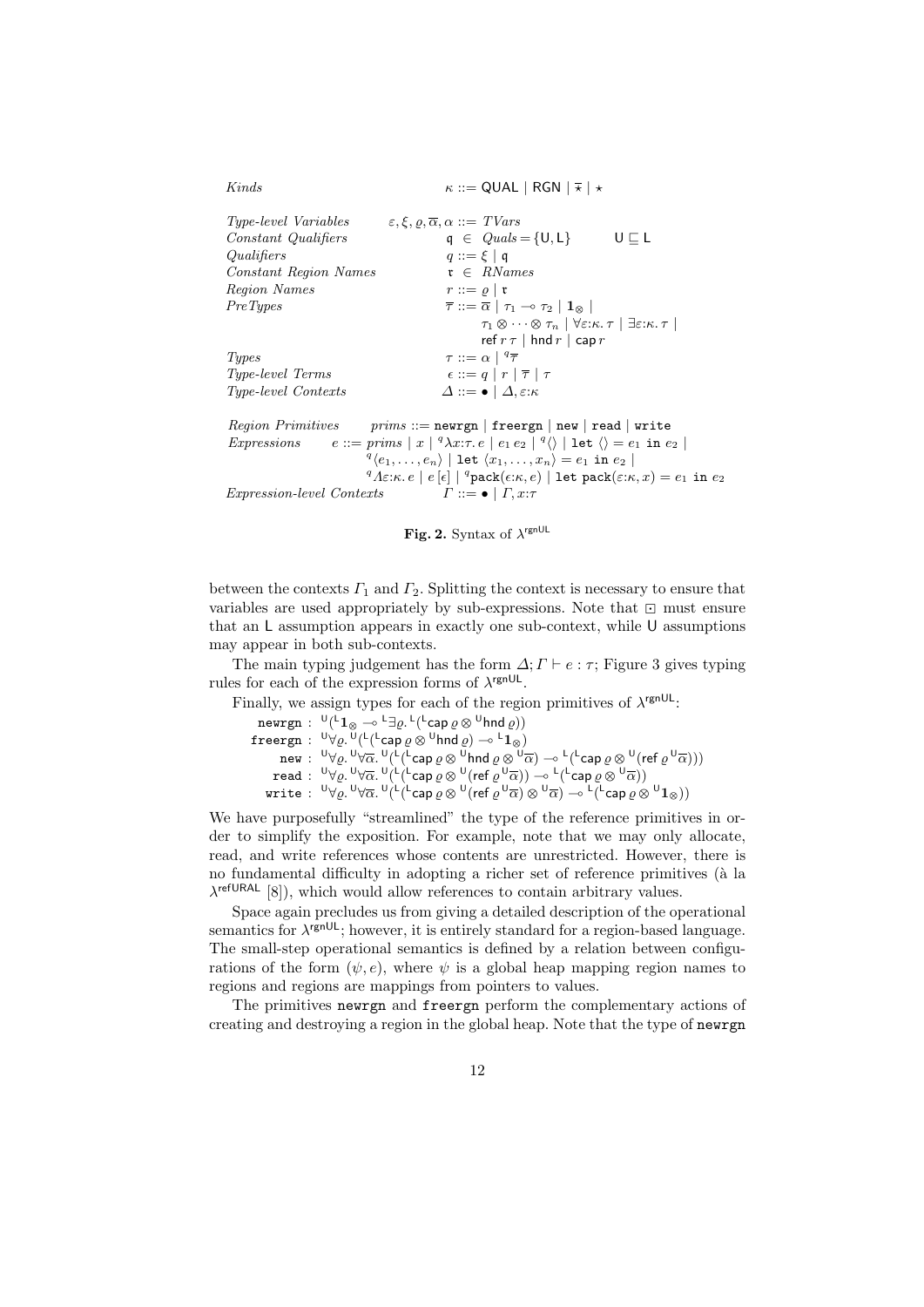| $\varDelta; \varGamma \vdash e : \tau \mid$                                                                                                                                             |                                                                                         |  |                                                                                                    |                                                                                                                                |  |
|-----------------------------------------------------------------------------------------------------------------------------------------------------------------------------------------|-----------------------------------------------------------------------------------------|--|----------------------------------------------------------------------------------------------------|--------------------------------------------------------------------------------------------------------------------------------|--|
|                                                                                                                                                                                         |                                                                                         |  |                                                                                                    | $\Delta; \Gamma_1 \boxdot \Gamma_2 \sim \Gamma$ $\Delta \vdash \Gamma_1 \preceq \mathsf{U}$ $\Delta; \Gamma_2 \vdash e : \tau$ |  |
| $\Delta; \bullet, x: \tau \vdash x : \tau$                                                                                                                                              |                                                                                         |  | $\varDelta;$ $\varGamma \vdash e : \tau$                                                           |                                                                                                                                |  |
| $\Delta \vdash q : \text{QUAL}$ $\Delta \vdash \Gamma_1 \sqcup \Gamma_2 \leadsto \Gamma$ $\Delta; \Gamma_1 \vdash e_1 : {}^q \mathbf{1}_{\otimes}$ $\Delta; \Gamma_2 \vdash e_2 : \tau$ |                                                                                         |  |                                                                                                    |                                                                                                                                |  |
| $\Delta$ ; $\bullet$ $\vdash$ $\binom{q}{\cdot}$ : $\binom{q}{\infty}$                                                                                                                  | $\Delta; \Gamma \vdash \mathtt{let} \ \langle \rangle = e_1 \mathtt{ in } \ e_2 : \tau$ |  |                                                                                                    |                                                                                                                                |  |
| $\Delta \vdash \Gamma_1 \boxdot \cdots \boxdot \Gamma_n \sim \Gamma$                                                                                                                    |                                                                                         |  | $\Delta \vdash \Gamma_1 \sqcap \Gamma_2 \rightsquigarrow \Gamma$                                   |                                                                                                                                |  |
| $\Delta; \Gamma_1 \vdash e_1 : \tau_1 \quad \Delta \vdash \tau_1 \preceq q \quad \dots$                                                                                                 |                                                                                         |  |                                                                                                    | $\Delta; \Gamma_1 \vdash e_1 : {}^q(\tau_1 \otimes \cdots \otimes \tau_n)$                                                     |  |
| $\Delta; \Gamma_n \vdash e_n : \tau_n \qquad \Delta \vdash \tau_n \preceq q$                                                                                                            |                                                                                         |  |                                                                                                    | $\Delta; \Gamma_2, x_1 : \tau_1, \ldots, x_n : \tau_n \vdash e_2 : \tau$                                                       |  |
| $\Delta; \Gamma \vdash^{q} \langle e_1, \ldots, e_n \rangle : ^{q}(\tau_1 \otimes \cdots \otimes \tau_n)$                                                                               |                                                                                         |  |                                                                                                    | $\Delta; \Gamma \vdash \texttt{let} \langle x_1, \ldots, x_n \rangle = e_1 \texttt{ in } e_2 : \tau$                           |  |
| $\Delta \vdash \Gamma \prec q$                                                                                                                                                          |                                                                                         |  | $\Delta \vdash \Gamma_1 \sqcap \Gamma_2 \rightsquigarrow \Gamma$                                   |                                                                                                                                |  |
| $\Delta; \Gamma, x: \tau_x \vdash e : \tau$                                                                                                                                             |                                                                                         |  |                                                                                                    | $\Delta; \Gamma_1 \vdash e_1 : {}^q(\tau_x \multimap \tau) \qquad \Delta; \Gamma_2 \vdash e_2 : \tau_x$                        |  |
| $\Delta; \Gamma \vdash q \lambda x: \tau_x \ldotp e : q(\tau_x \multimap \tau)$                                                                                                         |                                                                                         |  | $\Delta: \Gamma \vdash e_1 \, e_2 : \tau$                                                          |                                                                                                                                |  |
| $\Delta \vdash \Gamma \preceq q \qquad \Delta, \varepsilon: \kappa; \Gamma \vdash e : \tau$                                                                                             |                                                                                         |  |                                                                                                    | $\Delta; \Gamma \vdash e_1 : {}^q(\forall \varepsilon: \kappa. \tau) \qquad \Delta \vdash \epsilon_2 : \kappa$                 |  |
| $\Delta; \Gamma \vdash q_{\Delta \varepsilon:\kappa.\ e} : q(\forall \varepsilon:\kappa.\ \tau)$                                                                                        |                                                                                         |  | $\Delta; \Gamma \vdash e_1 \left[ \epsilon_2 \right] : \tau \left[ \epsilon_2/\varepsilon \right]$ |                                                                                                                                |  |
|                                                                                                                                                                                         |                                                                                         |  |                                                                                                    |                                                                                                                                |  |
|                                                                                                                                                                                         |                                                                                         |  |                                                                                                    | $\Delta \vdash \varGamma_1 \boxdot \varGamma_2 \leadsto \varGamma \qquad \Delta \vdash \tau' : \star$                          |  |
| $\Delta \vdash \epsilon_1 : \kappa \qquad \Delta; \Gamma \vdash e_2 : \tau[\epsilon_1/\varepsilon]$                                                                                     |                                                                                         |  | $\Delta; \Gamma_1 \vdash e_1 : {}^q(\exists \varepsilon:\kappa.\tau)$                              |                                                                                                                                |  |
| $\Delta \vdash \tau \vert \epsilon_1/\varepsilon \vert \preceq q$                                                                                                                       |                                                                                         |  | $\Delta, \varepsilon:\kappa; \Gamma_2, x:\tau \vdash e_2 : \tau'$                                  |                                                                                                                                |  |
| $\Delta; \Gamma; \Sigma \vdash^{q}$ pack $(\epsilon_1: \kappa, e_2) : {^q}(\exists \varepsilon: \kappa. \tau)$                                                                          |                                                                                         |  |                                                                                                    | $\Delta; \Gamma \vdash$ let pack $(\varepsilon:\kappa, x) = e_1$ in $e_2 : \tau'$                                              |  |
|                                                                                                                                                                                         |                                                                                         |  |                                                                                                    |                                                                                                                                |  |

Fig. 3. Static Semantics of  $\lambda^{\text{rgnUL}}$ 

specifies that it returns an existential package, hiding the name of the fresh region. The primitives new, read, and write behave precisely as their counterparts in any region-based language. Additionally, their types specify that they thread <sup>L</sup>cap  $\varrho$  values through the evaluation; the capability is simply presented at each access of a region and returned to allow future access. In the semantics, the capability is represented as a dummy token, which has no run-time significance.

As expected, the type system for  $\lambda^{\text{rgnUL}}$  is sound with respect to its operational semantics:

**Theorem 1** ( $\lambda^{\text{rgnUL}}$  **Safety).** If •;•  $\vdash e_1 : \tau$  and  $(\{\}, e_1) \longmapsto^* (\psi_2, e_2)$ , then either there exists v such that  $e_2 \equiv v$  or there exists  $\psi_3$  and  $e_3$  such that  $(\psi_2, e_2) \longmapsto (\psi_3, e_3)$ .

We have formally verified this result (for a rich superset of  $\lambda^{\text{rgnUL}}$ ) in the Twelf system [10] using its metatheorem checker [11]. The mechanized proof can be obtained at http://www.cs.cornell.edu/People/fluet/research/substruct-regions/.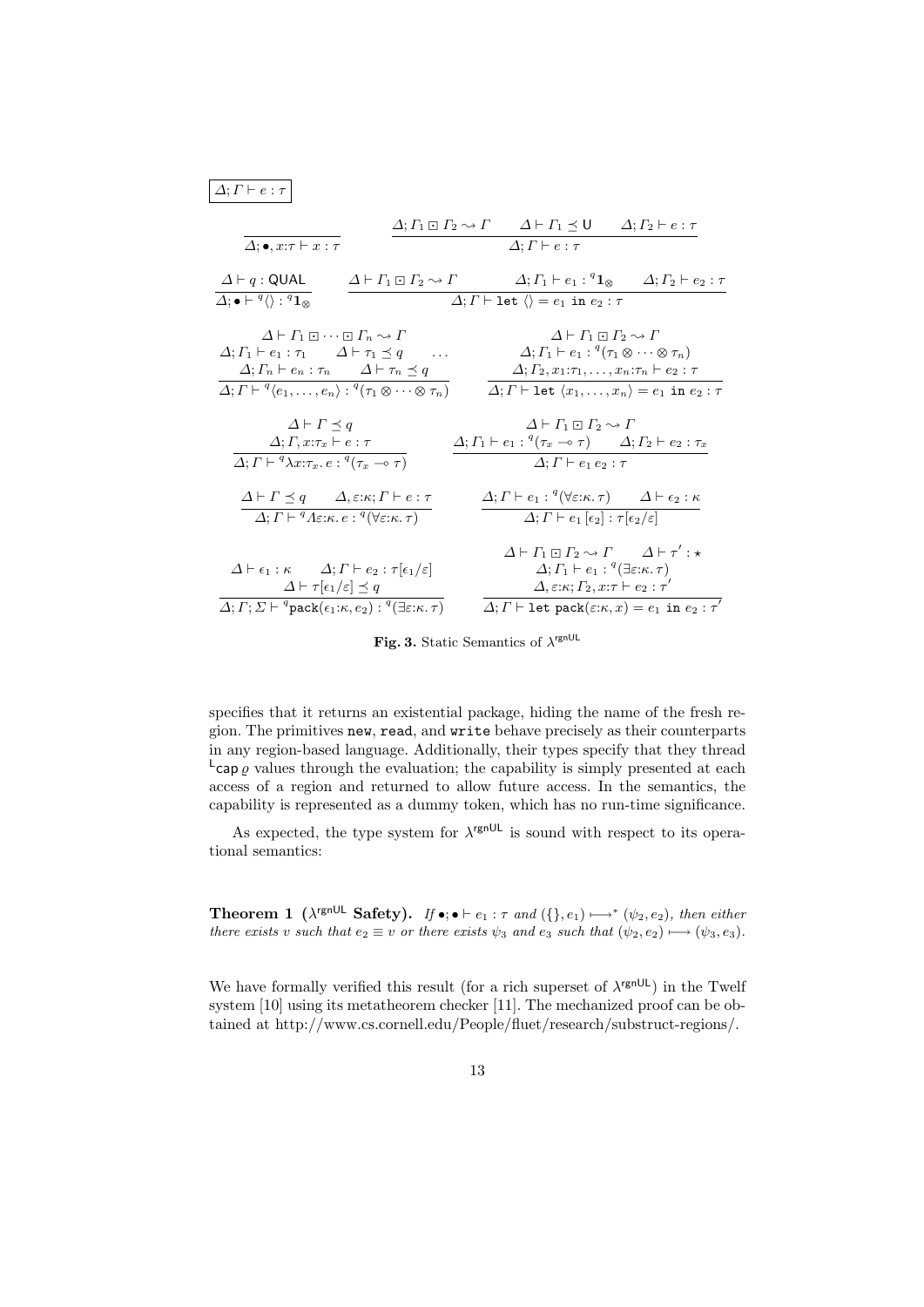## 4 Translation:  $F^{RGN}$  to  $\lambda$ <sup>rgnUL</sup>

Having introduced both our source and target calculi, we are in a position to consider a (type-preserving) translation from  $F^{RGN}$  to  $\lambda^{rgnUL}$ . Before giving the details, we discuss a few of the high-level issues.

First, we note that  $F^{RGN}$  has no notion of linearity in the syntax or type system. Rather, all variables and types are implicitly considered unrestricted. Hence, we can expect that the translation of all  $F^{RGN}$  expressions will yield  $\lambda^{\text{rgnUL}}$  expressions with a U qualified type.

On the other hand, we claimed that a stateful region computation could be interpreted as a stack transformer. Recall that the type  $\eta s \tau$  is the type of computations which transform a stack indexed by s and deliver a value of type  $\tau$ . A key characteristic of  $F^{RGN}$  is that all primitive stack transformers are meant to use the stack in a single-threaded manner; hence, a stateful computation can update the stack in place. This single-threaded behavior is precisely the sort of resource management that may be captured by a substructural type system. Hence, we can expect that the representation of a stack of regions in  $\lambda^{\text{rgnUL}}$  will be a value with L qualified type. In particular, we will represent a stack of regions as a sequence of linear capabilities, formed out of nested linear tuples.

Third, we must be mindful of a slight mismatch between the hnd and ref types in  $F^{RGN}$  and the corresponding types in  $\lambda^{rgnUL}$ . Recall that, in  $F^{RGN}$ , hnd s and ref  $s\tau$  are handles for and references allocated in the region at the top of the stack indexed by s. Whereas, in  $\lambda^{\text{rgnUL}}$ , hnd r and ref r  $\tau$  explicitly name the region of the handle or reference. This subtle distinction (whether the region is implicit or explicit) will need to be handled by the translation.

Bearing these issues in mind, we turn our attention to the translation of  $F^{RGN}$ type-level terms given in Figure 4.  $S_{\star}$  [s] translates a  $F^{RGN}$  term of STACK kind<br>to a lignal term of  $\pm$  kind. As the STACK kind of  $F^{RGN}$  is inhedited only by to a  $\lambda^{\text{rgnUL}}$  term of  $\star$  kind. As the **STACK** kind of  $F^{RGN}$  is inhabited only by variables, the translation is trivial: in  $\lambda^{\text{rgnUL}}$ ,  $\varsigma$  is considered a variable of  $\star$  kind.

 $\mathcal{T}_{\star}$   $[\![\tau]\!]$  and  $\mathcal{T}_{\overline{\star}}$   $[\![\tau]\!]$  translate a  $\mathsf{F}^{\mathsf{RGN}}$  term of  $\star$  kind to  $\lambda^{\mathsf{rgnUL}}$  terms of  $\star$  and  $\overline{\star}$ kinds, respectively. As we observed above, when we translate a  $F^{RGN}$  type to a  $\lambda^{\text{rgnUL}}$  type, we ensure that the result is a U qualified type. The  $\mathcal{T}_{\overline{\kappa}}[\![\tau]\!]$  translation<br>is straightforward on the functional types. (However, note that a E<sup>RGN</sup> variable is straightforward on the functional types. (However, note that a  $F^{RGN}$  variable  $\alpha$  of  $\star$  kind is translated to a  $\lambda^{\text{rgnUL}}$  variable  $\overline{\alpha}$  of  $\overline{\star}$  kind; this ensures that every type corresponding to a  $F^{RGN}$  type is manifestly qualified with U.)

More interesting are the translations of the types associated with the rgn monad. In the translation of the rgn  $s\tau$  type, we see the familiar store (stack) passing interpretation of computations. Since the representation of a stack of regions is linear, the resulting store/value pair is qualified with L. Next, consider the translation of the pf  $(s_1 \leq s_2)$  type. Recall that it is the type of witnesses to the fact that the stack indexed by  $s_1$  is a subtype of the stack indexed by  $s_2$ . Hence, we translate to a type that expresses the isomorphism between  $\mathcal{S}_{\star}$  [s<sub>2</sub>] and  $\mathcal{L}(\mathcal{S}_{\star}[\![s_1]\!]\otimes\beta)$ , for some "slack"  $\beta$ . Note that while the types  $\mathcal{S}_{\star}[\![s_2]\!], \mathcal{S}_{\star}[\![s_1]\!],$  and  $\beta$  move belinear, the poir of functions withosome the isomorphism is unportriated  $\beta$  may be linear, the pair of functions witnessing the isomorphism is unrestricted. This corresponds to the fact that the *proof* that  $s_1$  is a subtype of  $s_2$  is *persistent*, while the *existence* of the stacks  $s_1$  and  $s_2$  are *ephemeral*.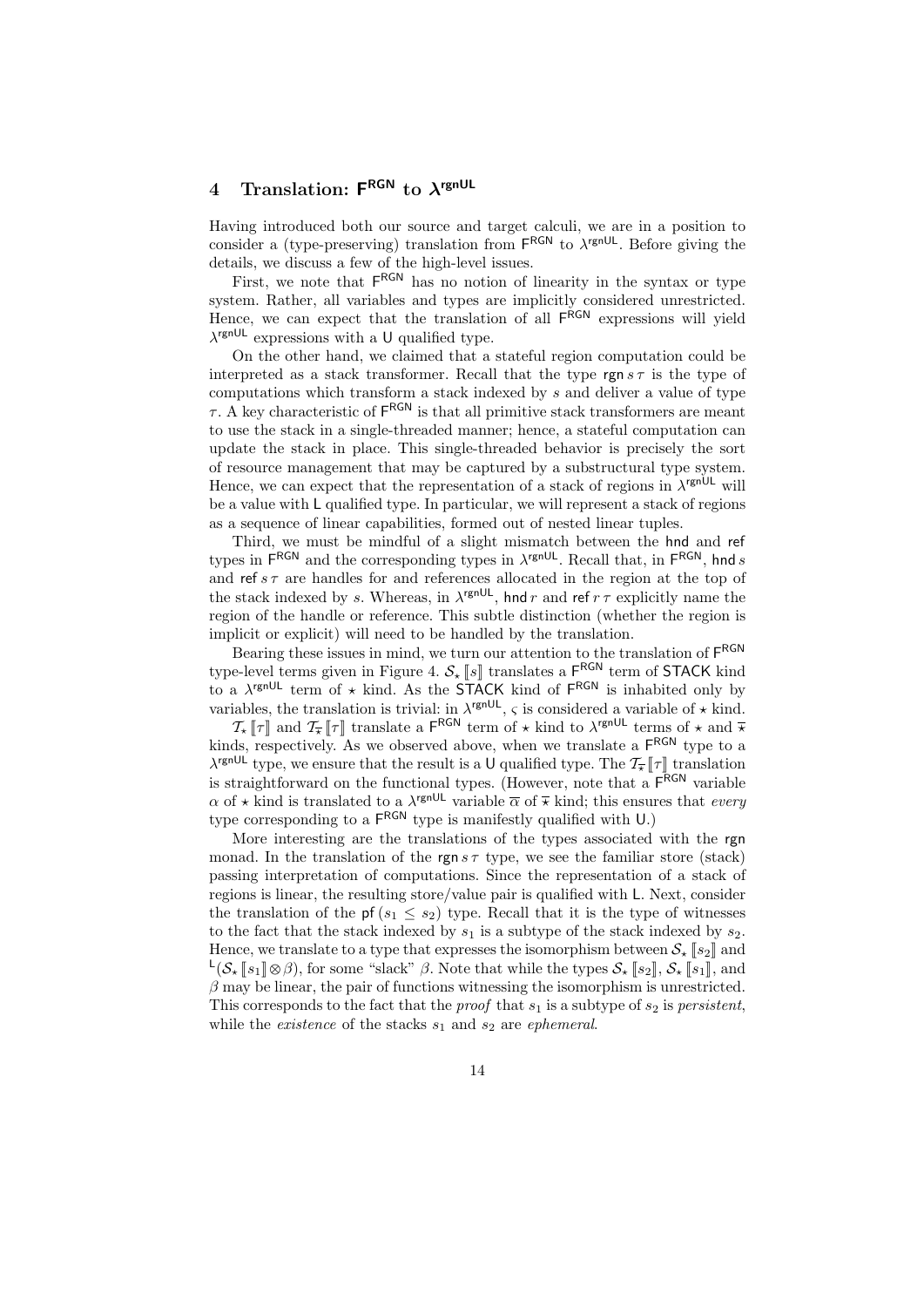| $F^{RGN}$ STACK to $\lambda^{rgnUL} \star$                                                                                         | $F^{RGN} \star to \lambda^{rgnUL} \bar{\star}$                                                                | $\mathcal{T}_{\bar{\star}} [[\alpha] = \bar{\alpha}$ |
|------------------------------------------------------------------------------------------------------------------------------------|---------------------------------------------------------------------------------------------------------------|------------------------------------------------------|
| $S_{\star} [s] = \varsigma$                                                                                                        | $\mathcal{T}_{\bar{\star}} [[\alpha] = \bar{\alpha}$                                                          |                                                      |
| $F^{RGN} \star to \lambda^{rgnUL} \star$                                                                                           | $\mathcal{T}_{\bar{\star}} [[\pi] \to \mathcal{T}_{\star} [T_2]$                                              |                                                      |
| $F^{RGN} \star to \lambda^{rgnUL} \star$                                                                                           | $\mathcal{T}_{\bar{\star}} [[\pi] \to \mathcal{T}_{\star} [T_1] \to \mathcal{T}_{\star} [T_2]$                |                                                      |
| $\mathcal{T}_{\star} [[\pi] = \upsilon \mathcal{T}_{\star} [T_1]$                                                                  | $\mathcal{T}_{\bar{\star}} [T_1 \times \tau_2] = \mathcal{T}_{\star} [T_1] \otimes \mathcal{T}_{\star} [T_2]$ |                                                      |
| $\mathcal{T}_{\star} [[\forall \alpha : \star \cdot \tau] = \forall \alpha : \star \cdot \mathcal{T}_{\star} [T_1]$                |                                                                                                               |                                                      |
| $\mathcal{T}_{\star} [[\forall \alpha : \star \cdot \tau] = \forall \varsigma : \star \cdot \mathcal{T}_{\star} [T_1]$             |                                                                                                               |                                                      |
| $\mathcal{T}_{\star} [[\forall \varsigma : \mathsf{STACK} \cdot \tau] = \forall \varsigma : \star \cdot \mathcal{T}_{\star} [T_1]$ |                                                                                                               |                                                      |

 $F^{RGN} \star to \lambda^{rgnUL} \bar{\star}$  (rgn monad types)  $\mathcal{T}_{\overline{\star}}\left[\![\operatorname{rgn}s\,\tau\right]\!]=\mathcal{S}_{\star}\left[\![s]\!\right]\multimap^{\mathsf{L}}(\mathcal{S}_{\star}\left[\![s]\!\right]\otimes\mathcal{T}_{\star}\left[\!\left[\!\left[\tau\right]\!\right]\!\right)$  $(\mathcal{S}_{\star}$  [s]  $\otimes$   $\mathcal{T}_{\star}$  [ $\tau$ ])<br> $\in$   $\mathcal{S}$   $\mathcal{T}_{\star}$  [ $\tau$ ])  $\mathcal{T}_{\overline{\star}}\left[\mathbf{p}f\left(s_1 \leq s_2\right)\right] = \exists \beta: \star \cdot \mathbf{Iso}(\mathcal{S}_{\star}\left[\hspace{-1pt}\left[s_2\right]\right], \cdot \left(\mathcal{S}_{\star}\left[\hspace{-1pt}\left[s_1\right]\right]\otimes \beta\right))$ <br> $\mathcal{T}$   $\left[\hspace{-1pt}\left[\hspace{-1pt}\left[s_1\right]\right] \leftarrow \exists \alpha: \mathbf{D} \subseteq \mathbf{N} \cup \left(\hspace{-1pt}\left[\hspace{-1pt}\left(s_1\right]\right]\right] \left(\text{mod } \mathcal{S}\right], \$  $\mathcal{T}_{\overline{x}}$  [[hnd s] =  $\exists \varrho:$ RGN.  $\bigcup_{\alpha=1}^{N} (\bigcup_{\beta=1}^{N} \mathcal{A}_{\overline{\beta}})$ ,  $\bigcup_{\alpha=1}^{N} (\bigcup_{\beta=1}^{N} \mathcal{A}_{\alpha} \setminus \{ \beta \otimes \overline{\beta}})$   $(\bigcap_{\alpha=1}^{N} \mathcal{A}_{\alpha} \setminus \{ \beta \otimes \overline{\beta}})$  $\mathcal{T}_{\overline{\star}}\left[\text{ref } s\,\tau\right]=\exists \varrho\text{:RGN.}^{\,0}\left(\begin{smallmatrix}U\end{smallmatrix}\right)\exists\beta\text{:}\star\text{.} \operatorname{Iso}\left(\mathcal{S}_{\star}\left[\!\left[s\right]\!\right],{}^{\mathsf{L}}\!\left(\beta\otimes^{\mathsf{L}}\!\left(\text{cap }\varrho\right)\right)\right)\otimes^{\mathsf{U}}\!\left(\text{ref }\varrho\,\mathcal{T}_{\star}\left[\!\left[\tau\right]\!\right)\right)$ 

> $\lambda^{\text{rgnUL}}$  Type-level Macros **Iso** $(\tau_1, \tau_2) = {}^{\mathsf{U}}({}^{\mathsf{U}}(\tau_1 \multimap \tau_2) \otimes {}^{\mathsf{U}}(\tau_2 \multimap \tau_1))$



The translation of the hnd s and ref  $s\tau$  types are similar. An existentially bound region name  $\varrho$  fixes the region for the  $\lambda^{\text{rgnUL}}$  handle or reference, while an isomorphism witnesses the fact that  $\rho$  may be found within the stack  $\mathcal{S}_{\star}$  [s].

With the translation of  $F^{RGN}$  type-level terms in place, the translation of F RGN expressions follows almost directly. We elide the translation of the introduction and elimination forms for the functional types in  $F^{RGN}$  (it is simply the homomorphic mapping of the given expression translations) and focus on the translation of the rgn monad operations. For readability, we give translations for fully applied region primitives only, assuming that partially applied primitives have been eta-expanded. The translation of return and then follow directly from our store (stack) passing interpretation of  $\text{rgn } s \tau$  types:

 $\mathcal{E}$  [return  $[s]$   $[\tau_{\alpha}]$   $e$ ] = let  $res{:}T_{\star}\llbracket \tau_{\alpha}\rrbracket = \mathcal{E}\llbracket e\rrbracket$  in  $\cup_{\lambda$ stk: $S_{\star}$  [s].  $\cdot \setminus$ stk, res $\rangle$  $\mathcal{E}$  [then  $[s] [\tau_{\alpha}] [\tau_{\beta}] e_1 e_2$ ] = let  $f: \mathcal{T}_\star \llbracket \mathsf{rgn} \, s \, \tau_\alpha \rrbracket = \mathcal{E} \llbracket e_1 \rrbracket$  in let  $g: \mathcal{T}_\star \overline{\Vert} \tau_\alpha \to \text{rgn } s \tau_\beta \overline{\Vert} = \mathcal{E} \overline{\Vert} e_2 \overline{\Vert}$  in  $U \lambda s t \hat{k} : S_* \rVert s \rVert$ . let  $\langle s t \hat{k}, res \rangle = f s t \hat{k}$  in g res stk

The translation of letRgn is the most complicated, but breaks down into conceptually simple components. We bracket the execution of the inner computation with a newrgn/freergn pair, creating and destroying a new region. We construct the representation of the new stack  $stk_2$  for the inner computation by pairing the old stack  $s k_1$  with the new region capability cap. Finally, we construct isomorphisms witnessing the relationships between the new region capability and the new stack and between the old stack and the new stack. We carefully chose the isomorphism types so that the identity function suffices as a witness. Putting all of these pieces together, we have the following: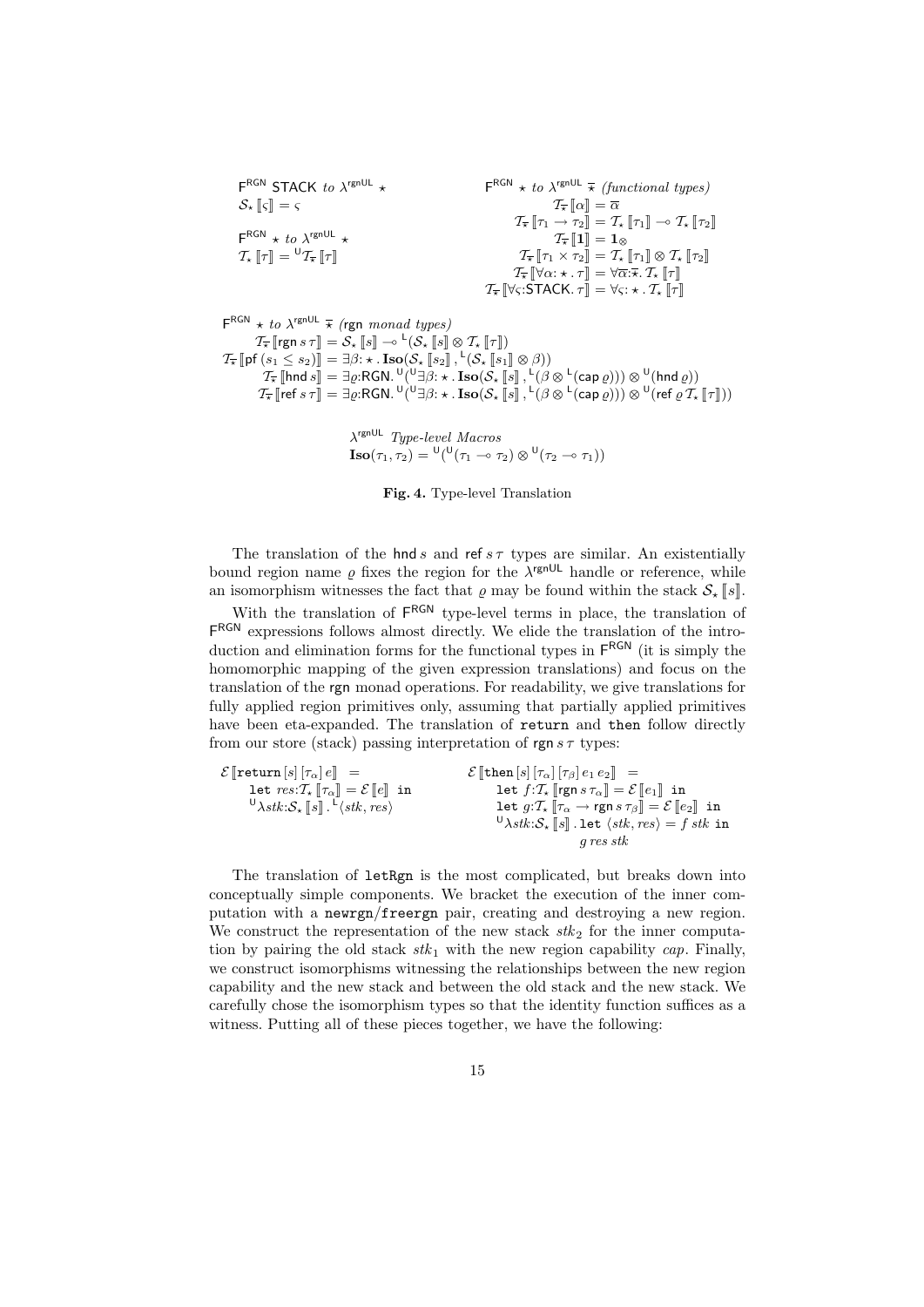$\mathcal{E}$  [letRgn  $[s_1]$   $[\tau_{\alpha}]$   $e$ ] = let  $f: \mathcal{T}_\star \left[ \forall \varsigma_2$ :STACK. pf  $(s_1 \leq \varsigma_2) \rightarrow \text{hnd } \varsigma_2 \rightarrow \text{rgn } \varsigma_2 \tau_\alpha \right] = \mathcal{E} \left[ e \right]$  in  $U_{\lambda} s t k_1 : S_* \succeq s_1 \succeq s_2 \text{last}(\varrho: RGN, \langle cap, hnd \rangle) = \text{newrgn}^L \langle \rangle \text{ in } S_*$ let  $id = \frac{0}{\lambda} s t k! \left( \mathcal{S}_\star \left[ s_1 \right] \otimes \frac{1}{\lambda} \text{cap } \varrho \right)$ . stk in let  $\mathit{ppf} = {}^{\textsf{U}}\textsf{pack}({}^{\textsf{L}}(\textsf{cap} \, \varrho){:}\star, {}^{\textsf{U}}\langle \mathit{id}, \mathit{id}\rangle)$  in let  $phnd = {}^{U}\text{pack}(e:RGN, {}^{U}\text{pack}(\mathcal{S}_\star[[s_1]]:\star, {}^{U}\langle id, id \rangle), hnd \rangle)$  in let  $stk_{2}={}^{\sf L}\langle stk_{1}, \mathit{cap}\rangle$  in let  $\langle stk_2, res \rangle = f\left[\left(\mathcal{S}_\star \llbracket s_1 \rrbracket \otimes \mathcal{L}(\text{cap } \varrho) \right) \right] ppf phnd stk_2$  in let  $\langle stk_1, cap \rangle = stk_2$  in let  $\langle \rangle = {\tt freergn}\, [\varrho]^\textsf{L} \langle \mathit{cap}, \mathit{hnd} \rangle$  in  $\mathsf{L}_{\langle stk_1,\, res \rangle}$ We can see the isomorphisms in action in the translation of coerceRgn:  $\mathcal{E}$   $\left[\texttt{coerceRgn}\left[s_{1}\right]\left[s_{2}\right]\left[\tau_{\alpha}\right]e_{1}e_{2}\right]$  = let  $ppf: \mathcal{T}_{\star}$   $\left[\mathsf{p}\mathsf{f}\left(s_{1} \leq s_{2}\right)\right] = \mathcal{E}\left[\left[e_{1}\right]\right]$  in let  $f: \mathcal{T}_\star \llbracket \text{rgn } s_1 \tau_\alpha \rrbracket = \mathcal{E} \llbracket e_2 \rrbracket$  in  $U_{\lambda s t k_2: \mathcal{S}_{\star}^{\top}[s_2]$ . let pack $(\beta:\star, \langle spl, cmb \rangle) = ppf$  in let  $\langle stk_1, stk_3 \rangle = spl stk_2$  in let  $\langle stk_1, res \rangle = f stk_1$  in

Note how the the stack "slack" stk<sub>β</sub> is split out and then combined in, bracketing the execution of the rgn  $s_1 \tau_\alpha$  computation.

 $\mathsf{L}_{\langle stk_2,\, res \rangle}$ 

let  $stk_{2} = {\it cmb}$   $\lfloor \langle stk_{1}, stk_{\beta} \rangle$  in

As a final example, we can see an "empty" stack (represented by  $a^L 1_{\otimes}$  value) being provided as the initial stack in the translation of runRgn:

> $\mathcal{E}$ [runRgn $[\tau_{\alpha}] e$ ] = let  $f: \widetilde{T_x}$   $\vec{y}_S$ :STACK.rgn  $\varsigma \tau_\alpha$  =  $\mathcal{E}[e]$  in let  $\langle \langle \rangle, res \rangle = f \left[ {}^L \mathbf{1}_{\otimes} \right] {}^L \langle \rangle$  in  $res$

The translations of the remaining rgn monad primitives are given in Figure 5. We strongly believe, but have not mechanically verified, that the translation is type preserving.

#### 5 Extensions

The primary advantage of working at the target level is that we can expose the capabilities for regions as first-class objects instead of indirectly manipulating a stack of regions. In turn, this allows us to avoid the last-in-first-out lifetimes dictated by a lexically-scoped letRgn. For example, we can now explain the semantics for Cyclone's *dynamic regions* and *unique pointers* using the concepts in the target language.

**Dynamic Regions** In Cyclone, a dynamic region r is represented by a key (key r) which is treated linearly by the type system. At the target level, a key can be represented by a pair of the capability for the region and its handle: L L U

$$
\text{key } r = {}^{\mathsf{L}}({}^{\mathsf{L}}\textsf{cap } r \otimes {}^{\mathsf{U}}\textsf{hnd } r)
$$

Then creating a new key is accomplished by calling newrgn, and destroying the key is accomplished by calling freergn.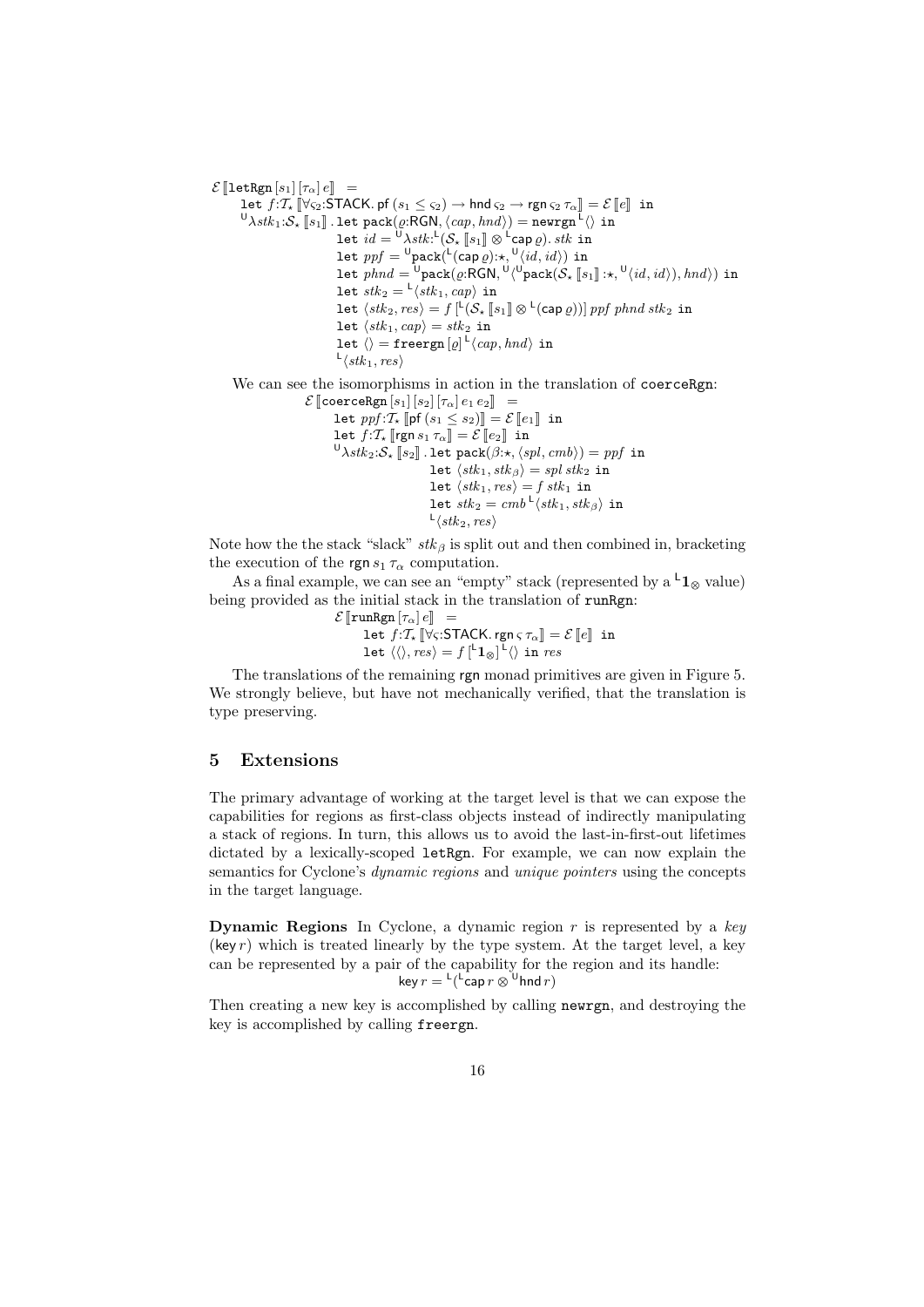$\mathcal{E}$  [new  $[s]$   $[\tau_{\alpha}]$   $e_1 e_2$ ] = let  $phnd:\mathcal{T}_{\star}$  [hnd  $s\mathbb{R}=\mathcal{E}\left[\mathbb{R}_{1}\right]$  in let  $x:\mathcal{T}_{\star}\llbracket \tau_{\alpha}\rrbracket = \mathcal{E}\llbracket e_2\rrbracket$  in  $U_{\lambda stk: \mathcal{S}_{\star}[\![s]\!]}$ . let pack $(\varrho:\mathsf{RGN}, \langle \mathsf{pack}(\beta{:}\star, \langle \mathit{prj}, \mathit{inj} \rangle), \mathit{hnd} \rangle) = \mathit{phnd}$  in let  $\langle stk_\beta, cap \rangle = p r j stk$  in let  $\langle cap, ref \rangle = new [\varrho] [\mathcal{T}_{\pi} [\![\tau_{\alpha}]\!]^{\perp} \langle cap, Ind, x \rangle$  in<br>let  $nref = \frac{U_{\text{N}}}{\sqrt{U_{\text{N}}}} [\varrho] \mathcal{F}_{\text{N}}^{\perp} \mathcal{F}_{\text{N}}^{\perp} \mathcal{F}_{\text{N}}^{\perp} \mathcal{F}_{\text{N}}^{\perp} \mathcal{F}_{\text{N}}^{\perp} \mathcal{F}_{\text{N}}^{\perp} \mathcal{F}_{\text{N}}^{\perp}$ let  $\textit{pref} = \overset{\textsf{U}}{=} \textsf{pack}(\rho: \textsf{RGN}, \overset{\textsf{U}}{'}\langle \textsf{pack}(\beta{:}\star, \overset{\textsf{U}}{'}\langle \textit{prj}, \textit{inj} \rangle), \textit{ref} \rangle)$  in let  $stk = inj$   $\left\langle$   $stk_{\beta}, cap \right\rangle$  in  $\mathsf{L}_{\langle stk,\,pref}\rangle$  $\mathcal{E}$  [read  $[s]$   $[\tau_{\alpha}]$   $e$ ] = let  $pref:\mathcal{T}_{\star}\llbracket\mathsf{ref}\ s\,\tau_{\alpha}\rrbracket = \mathcal{E}\llbracket e\rrbracket$  in  ${}^{\textsf{U}}\lambda stk{:}{\mathcal{S}}_\star \left[\!\left\lceil s \right\rceil \!\right].$ let pack $(\varrho{:}\mathsf{\widetilde{RGN}}, \langle \mathsf{pack}(\beta{:}\star, \langle \mathit{prj}, \mathit{inj} \rangle), \mathit{ref} \rangle) = \mathit{pref}$  in let  $\langle stk_\beta, cap \rangle = p r j st k$  in let  $\langle cap, res \rangle = \texttt{read} [Q] [\mathcal{T}_{\overline{\kappa}} [\mathcal{T}_{\alpha}]]^{\perp} \langle cap, ref \rangle$  in let  $stk = inj$   $\left\langle$   $stk_{\beta}, cap \right\rangle$  in  $\mathsf{L}_{\langle stk,\, res \rangle}$  $\mathcal{E}$  write  $[s]$   $[\tau_{\alpha}]$   $e_1$   $e_2$  = let  $pref:\mathcal{T}_{\star}\llbracket \mathsf{ref}\ s\,\tau_{\alpha}\rrbracket = \mathcal{E}\llbracket e_1\rrbracket$  in let  $x:\mathcal{T}_{\star}[\![\tau_{\alpha}]\!]=\mathcal{E}[\![e_2]\!]$  in  $^{\mathsf{U}}\lambda stk{:} \mathcal{S}_\star\left[\![s]\! \right].$ let pack $(\varrho{:}\mathsf{RGN}, \langle \mathsf{pack}(\beta{:}\star, \langle \mathit{prj}, \mathit{inj} \rangle), \mathit{ref} \rangle) = \mathit{pref}$  in let  $\langle stk_\beta, cap \rangle = p r j st k$  in let  $\langle cap, res \rangle = \text{write} [Q] [\mathcal{T}_{\overline{x}} [\mathcal{T}_{\alpha}]]^{\perp} \langle cap, ref, x \rangle$  in let  $stk = inj$   $\left\langle$   $stk_{\beta}, cap \right\rangle$  in  $\mathsf{L}_{\langle stk,\, res \rangle}$  $\mathcal{E} \left[ \text{reflSub}[s] \right] =$ <br>let spl =  $\sqrt{8}$   $\lambda$ sk: $\mathcal{S}_\star$   $[s]$ . let su =  $\frac{1}{8} \langle stk, \frac{1}{8} \rangle$  in su in let  $cmb = {}^{\mathsf{U}}\lambda s u: {}^{\mathsf{L}}(\mathcal{S}_*[[s]] \otimes {}^{\mathsf{L}}\mathbf{1}_{\otimes}).$  let  $\langle stk, \langle \rangle \rangle = su$  in  $stk$  in  $\mathtt{pack}({}^{\mathsf{L}}\mathbf{1}_{\otimes}\text{:}\star, {}^{\mathsf{U}}\langle{\mathit{spl},\mathit{cmb}}\rangle)$  $\mathcal{E}\left[\text{transSub}\left[s_{1}\right]\left[s_{2}\right]\left[s_{3}\right]e_{1\sim2}\,e_{2\sim3}\right]\;\;=\;\;$ let  $ppf_{1\rightsquigarrow 2}:\mathcal{T}_{\ast}$  [pf  $(s_1 \leq s_2)$ ] =  $\mathcal{E}$  [ $e_1 \rightsquigarrow 2$ ] in let  $ppf_{2\rightsquigarrow 3}:\mathcal{T}_{\star}$  [[pf  $(s_2 \leq s_3)$ ] =  $\mathcal{E}[e_{2\rightsquigarrow 3}]$  in let pack $(\alpha: \star, \langle spl_{2\sim 1\otimes \alpha}, cmp_{1\otimes \alpha \sim 2} \rangle) = ppf_{1\sim 2}$  in let pack $(\beta: \star, \langle spl_{3\rightarrow 2\otimes\beta}, cmp_{2\otimes\beta\rightarrow 3}) = ppf_{2\rightarrow 3}$  in let  $spl = {}^{0}\lambda stk_3: S_{\star}[[s_3]]$ . let  $\langle stk_2, stk_{\beta} \rangle = spl_{3\sim 2\otimes \beta} stk_3$  in let  $\langle stk_1, stk_{\alpha} \rangle = spl_{2 \sim 1 \otimes \alpha} stk_2$  in let  $sss = {}^{\mathsf{L}} \langle stk_1, {}^{\mathsf{L}} \langle stk_\beta, stk_\alpha \rangle \rangle$  in sss in let  $cmb = {}^{U} \lambda s s s : {}^{L} (\mathcal{S}_{\star} [\![s_1]\!] \otimes {}^{L} (\beta \otimes \alpha)).$  let  $\langle stk_1, \langle stk_\beta, stk_\alpha \rangle \rangle = s s s$  in let  $stk_2 = cmb_{1 \otimes \alpha \rightarrow 2} \frac{1}{s} \langle stk_1, stk_\alpha \rangle$  in let  $stk_3 = cmb_2 \otimes \beta \rightarrow 3$ <sup>L</sup> $\langle stk_2, stk_\beta \rangle$  in  $stk_3$  in  $^{\mathsf{U}}$ pack $(^{\mathsf{L}}(\beta\otimes\alpha):\star,^{\mathsf{U}}\langle spl,cmb\rangle)$ 

Fig. 5. Translation of rgn Monad Operations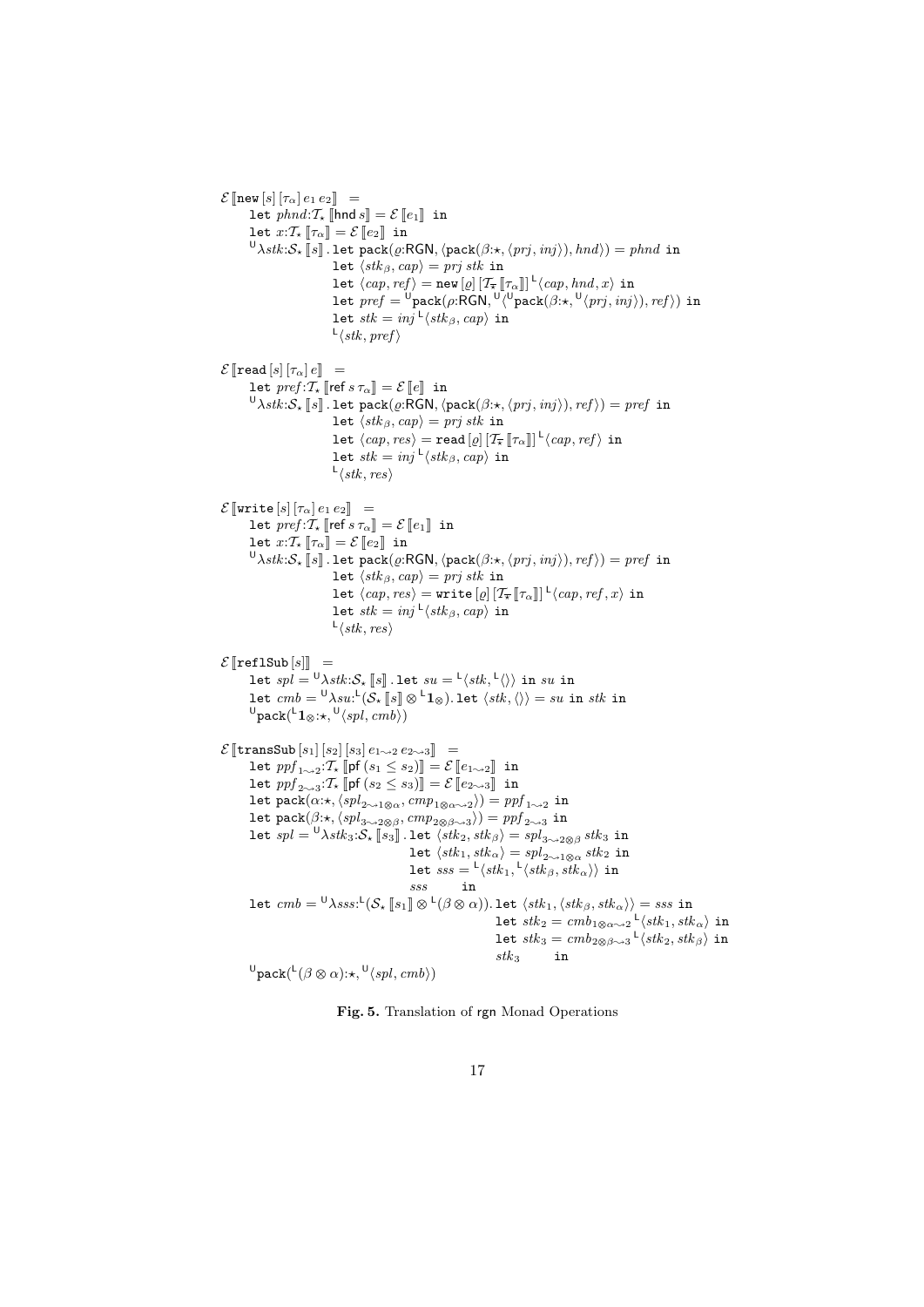To access a value allocated in a dynamic region, or to allocate a value in a dynamic region, Cyclone requires that the region be opened by presenting its key. The openDRgn is similar to a letRgn in that it conceptually pushes the dynamic region onto the stack of regions, executes the body, and then pops the region off the stack. During execution of the openDRgn's body, the key becomes inaccessible, ensuring that the region cannot be deallocated. At the end of the openDRgn scope, the key is given back. The programmer is then able to destroy the region or later re-open it.

The openDRgn primitive can be implemented as a higher-order function with a signature like this (eliding the L and U qualifiers, and using source-level rgn to abbreviate the store passing translation):

openDRgn :  $\forall \varrho, \varsigma, \alpha.$ key  $\varrho \multimap$  (hnd  $\varrho \multimap$  rgn  $(\varsigma \otimes \mathsf{cap} \varrho) \alpha$ )  $\multimap$  rgn  $\varsigma$   $(\alpha \otimes \mathsf{key} \varrho)$ The function takes the key for  $\rho$  and a computation, which, when given the handle for  $\rho$ , expects to run on a stack of the form  $\zeta \otimes$  cap  $\rho$  for some  $\zeta$ . Once applied, openDRgn returns a computation, which, when run on a stack  $\varsigma$ , opens up the key to get the capability and handle, pushes the capability for  $\rho$  on the stack, passes the handle to the computation and runs it in the extended stack to produce an  $\alpha$  value. Then, it pops the capability, and returns a (linear) pair of the result and the re-packaged key. (We leave the definition of openDRgn as an exercise for the reader.)

Furthermore, since keys are first-class objects, they can be placed in data structures. For example, in our space-conscious web server [3], we use a list of dynamic regions, each of which holds data corresponding to a particular connection. When we receive data from a connection, we find the corresponding key, open it up, and then place the data in the region. When a connection is terminated, we pull the corresponding key out of the queue, perform freeDRgn on it, and thus deallocate all of the data associated with the connection. The price paid for this flexibility is that the list of keys must be treated linearly to avoid creating multiple aliases to the keys.

Unique Pointers Cyclone's unique pointers are anonymous dynamic regions, without the handle. Like the keys of dynamic regions, they can be destroyed at any time and the type system treats them linearly. At the target level, a unique pointer to a  $\tau$  object can be represented as a term with type:<br> $\frac{L}{2\varrho} \cdot \frac{L}{L} (\log \varrho \otimes U)^L (\log \varrho \to U_{\infty}) \otimes U (\text{ref } \varrho \tau))$ 

Note that the actual reference is unrestricted, whereas the capability is linear; the handle is not available for further allocations, but is caught up in the function closure, which may be applied to free the region. This encoding allows us to "open" a unique pointer, just as we do dynamic regions, and for a limited scope, freely access (and duplicate) the underlying reference. Of course, during the scope of the open, we temporarily lose the capability to deallocate the object, but regain the capability upon exit from the scope.

In practice, the ability to open dynamic regions and unique pointers has proven crucial for integrating these facilities into the language. They make it relatively easy to access a data structure and mitigate some of the pain of threading linear resources through the program. Furthermore, they make it possible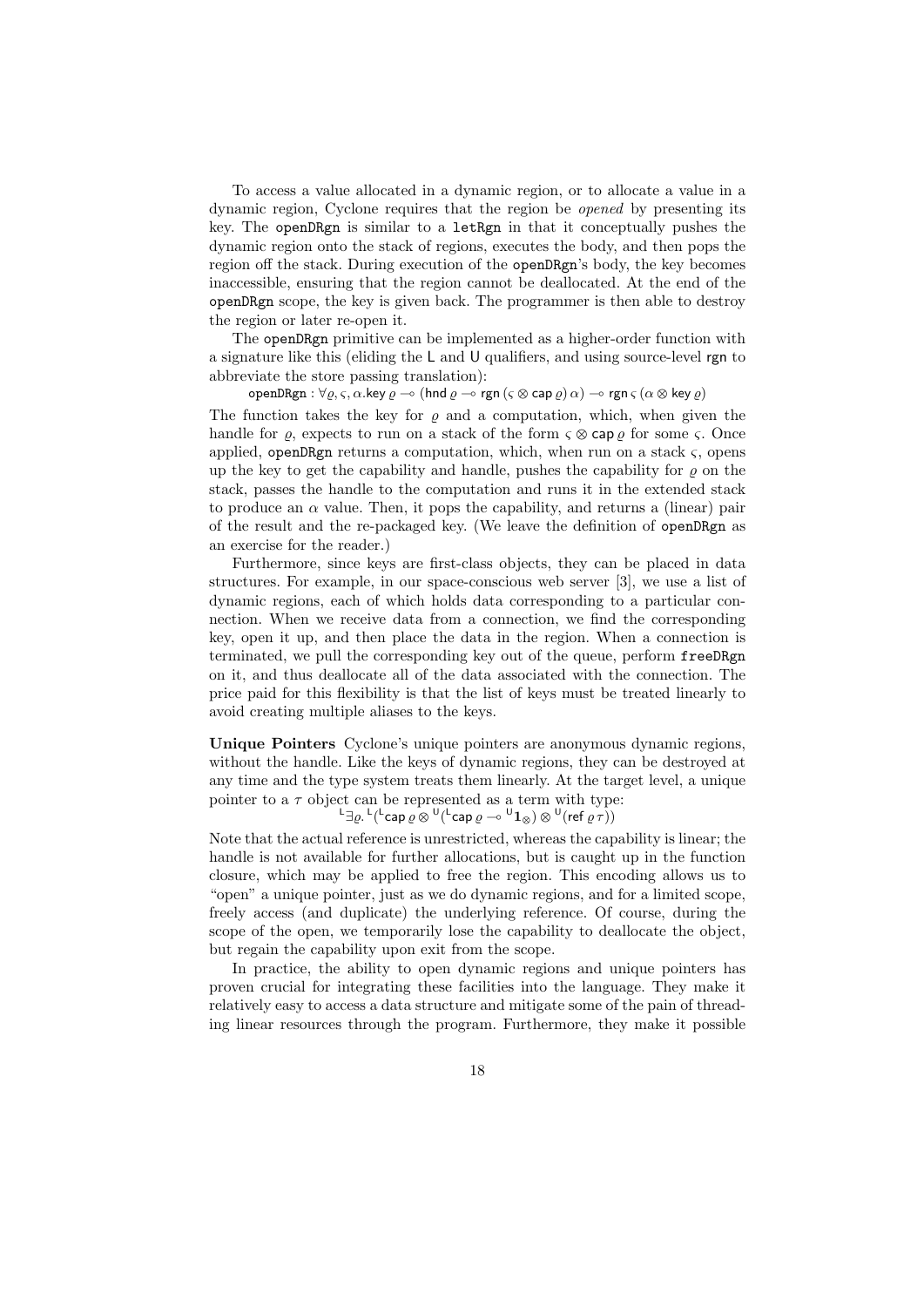to write re-usable libraries that manipulate data allocated in lexically-scoped regions, dynamic regions, or as unique objects.

Phase-Splitting In our target language, we represented capabilities and proof witnesses as explicit terms. But we have also crafted the language and translation so that these values are never actually needed at run-time. For instance, our witnesses only manipulate (products of) capabilities, which are themselves operationally irrelevant. These objects are only used to make the desired safety properties easy to check statically. So in principle, we should be able to erase the capabilities and witnesses before running a program.

To realize this goal, we should introduce a phase distinction via another modality, where we treat capabilities and proof witnesses as static objects, and all other terms as dynamic. The modality would demand that, as usual, static computations cannot depend upon dynamic values. Furthermore, we must be sure that witness functions (i.e., proof objects) are in fact total, effect-free functions so that they and their applications to capabilities may be safely erased. This sort of phase-splitting is effectively used in other settings that mix programming languages and logics, such as Xi et al.'s Applied Type System [12] and Sheard's Omega [13]. Perhaps the most promising approach is suggested by Mandelbaum, Walker, and Harper's work [14], where they developed a two-level language for reasoning about effectful programs.

The primary reason we did not introduce phase splitting here is that it complicates the translation and the target language, and thus obscures what is actually a relatively simple and straightforward encoding. A secondary reason is that, as demonstrated by the cited work above, there are many domains that would benefit from a general solution to the problem of type relevant, but operationally irrelevant, values.

#### 6 Related Work and Open Issues

There has been much prior work aimed at relaxing the stack discipline imposed on region lifetimes by the Tofte-Talpin (TT) approach. The ML Kit [15] uses a storage-mode analysis to determine when it is safe to deallocate data in a region (known as region resetting) prior to the deallocation of the region itself. The safety of the storage-mode analysis has not been established formally.

Aiken *et al.* [16] eliminate the requirement that region allocation and deallocation should coincide with the beginning and end of the scope of region variables introduced by the letregion construct. They use a late allocation/early deallocation approach that delays the allocation of a region until just before its first access, and deallocates the region just after its last access. We believe that the results of their analysis can be encoded explicitly in our target language.

Unlike the previous two approaches which build on  $TT$ , Henglein *et al.* [17] present a region system that (like ours) replaces the letregion primitive with explicit commands to create and free a region. To ensure safety, they use a Hoarelogic-based region type system and consequently have no support for higher-order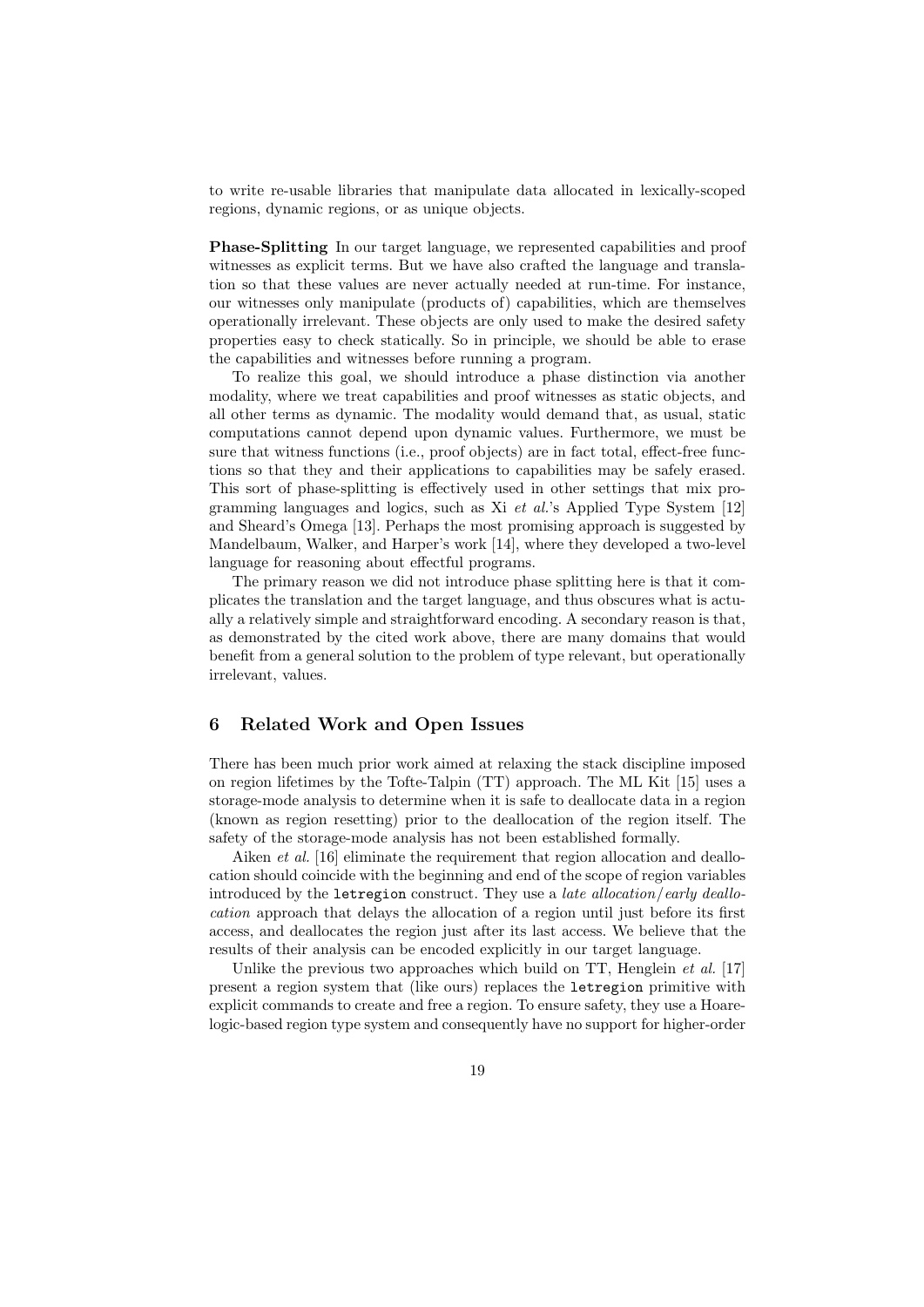functions. While they provide an inference algorithm to annotate programs with region manipulation commands, we intend for our system to serve as a target language for programs annotated using TT region inference, or those written in languages like Cyclone. The Calculus of Capabilities [18] is also intended as a target for TT-annotated programs, but unlike  $\lambda^{\text{rgnUL}}$ , it is defined in terms of a continuation-passing style language and does not support first-class regions.

The region system presented by Walker and Watkins [19] is perhaps the most closely related work. Like our target, they require a linear capability to be presented upon each access to a region. However, they provide a primitive, similar to letregion, that allows a capability to be temporarily treated as unrestricted for convenience's sake. We have shown that no such primitive is needed. Rather, we use a combination of monadic encapsulation (to thread capabilities) coupled with *unrestricted witnesses* to achieve the same flexibility. In particular, our open construct for dynamic regions (and unique pointers) achieves the same effect as the Walker-Watkin's primitive.

A related body of work has used regions as a low-level primitive on which to build type-safe garbage collectors [20–22]. Each of these approaches requires non-lexical regions, since, in a copying collector, the from- and to-spaces have non-nested lifetimes. Hawblitzel et al. [22] introduce a very low-level language in which they begin with a single linear array of words, construct lists and arrays out of the basic linear memory primitives, introduce type sequences for building regions of nonlinear data. Such a foundational approach is admirable, but there is a large semantic gap between a high-level language and such a target. Hence,  $\lambda^{\text{rgnUL}}$  serves as a useful intermediate point, and we may envision further translation from  $\lambda^{\text{rgnUL}}$  to such a low-level language.

The Vault language [23, 24] includes many of the features described in our target, including linear capabilities for accessing resources and a mechanism, called adoption, for temporarily transferring ownership of a capability to another capability, for a limited scope. But Vault also includes support for strong (i.e., type-changing) updates on linear resources, as well as features for temporarily treating an unrestricted resource as if it were linear. On the other hand, to the best of our knowledge, there exists no formal model that justifies the soundness of all of these mechanisms. We believe that it may be possible to combine  $\lambda^{\text{rgnUL}}$ with our previous work on strong updates [25, 26] to achieve this.

#### References

- 1. Cyclone, version 0.9. (2005) http://www.eecs.harvard.edu/ greg/cyclone/.
- 2. Tofte, M., Talpin, J.P.: Region-based memory management. Information and Computation 132(2) (1997) 109–176
- 3. Hicks, M., Morrisett, G., Grossman, D., Jim, T.: Experience with safe manual memory-management in Cyclone. In: Proc. International Symposium on Memory Management. (2004) 73–84
- 4. Fluet, M., Wang, D.: Implementation and performance evaluation of a safe runtime system in Cyclone. In: Proc. SPACE Workshop. (2004)